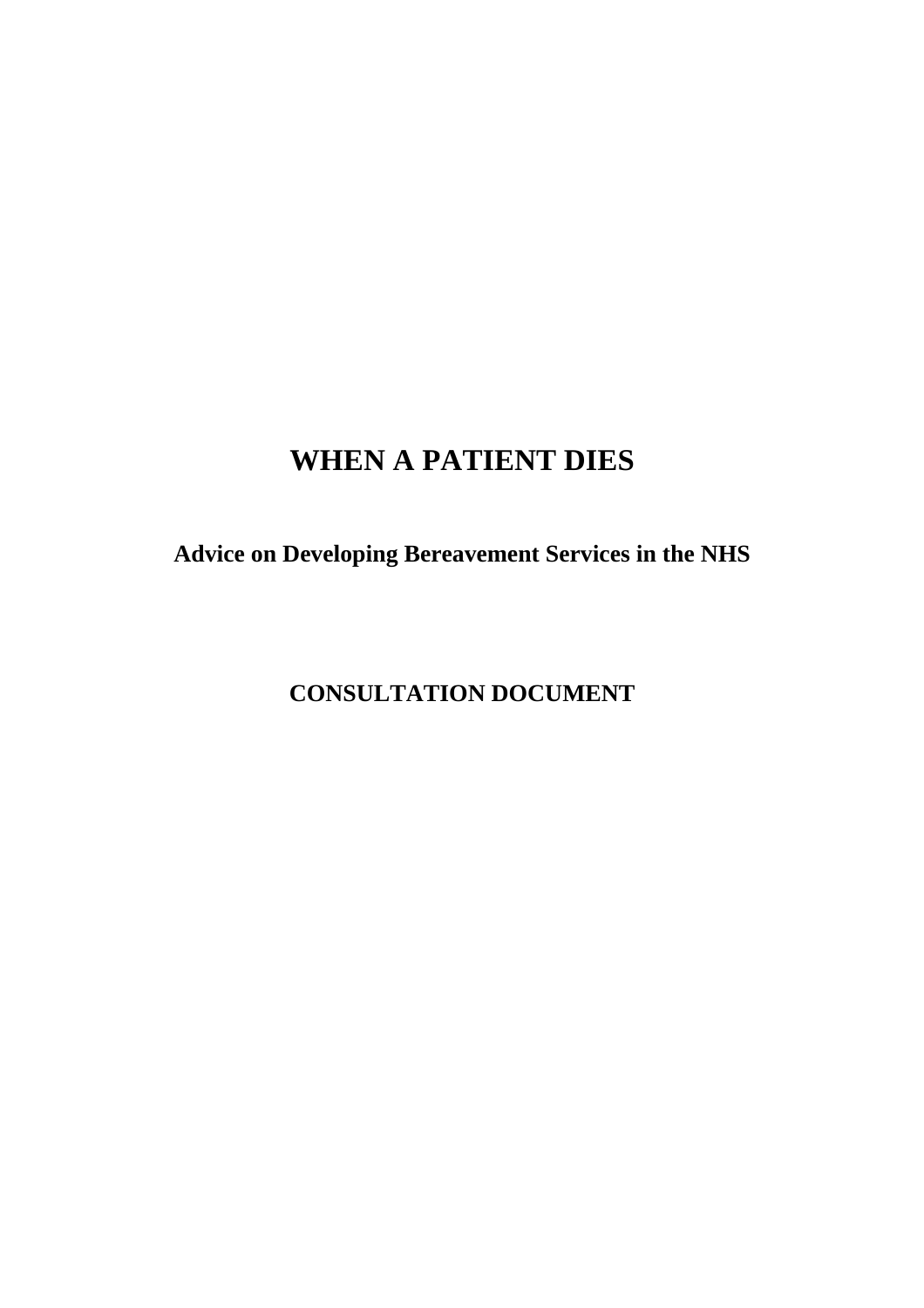| DH INFORMATION READER BOX  |                                                                                                                                                                                                                                                                                                   |
|----------------------------|---------------------------------------------------------------------------------------------------------------------------------------------------------------------------------------------------------------------------------------------------------------------------------------------------|
| <b>Policy</b>              | Estates                                                                                                                                                                                                                                                                                           |
| HR / Workforce             | Performance                                                                                                                                                                                                                                                                                       |
| Management                 | IM & T                                                                                                                                                                                                                                                                                            |
| Planning                   | Finance                                                                                                                                                                                                                                                                                           |
| Clinical                   | Partnership Working                                                                                                                                                                                                                                                                               |
| <b>Document Purpose</b>    | Gathering INFORMATION                                                                                                                                                                                                                                                                             |
| <b>ROCR Ref:</b>           | 4380<br><b>Gateway Ref:</b>                                                                                                                                                                                                                                                                       |
| Title                      | When a Patient Dies: Advice on Developing Bereavement Services                                                                                                                                                                                                                                    |
| Author                     | Department of Health, Human Tissue Branch, Bereavement Policy                                                                                                                                                                                                                                     |
| <b>Publication Date</b>    | 27 Jun 2005                                                                                                                                                                                                                                                                                       |
| <b>Target Audience</b>     | Bereavement Services and other Care Staff                                                                                                                                                                                                                                                         |
|                            |                                                                                                                                                                                                                                                                                                   |
| <b>Circulation List</b>    | <b>Voluntary Organisations</b>                                                                                                                                                                                                                                                                    |
| <b>Description</b>         | This consultation document seeks comments on advice developed<br>for the NHS on the basic principles and elements considered<br>necessary in developing bereavement services locally. The advice<br>also describes actual experiences and practical solutions already in<br>place in some Trusts. |
| <b>Cross Ref</b>           | HSG(92)8 and HSG(97)43                                                                                                                                                                                                                                                                            |
| <b>Superseded Docs</b>     | N/A                                                                                                                                                                                                                                                                                               |
| <b>Action Required</b>     | Responses to consultation required                                                                                                                                                                                                                                                                |
| <b>Timing</b>              | By 29 Jul 2005                                                                                                                                                                                                                                                                                    |
| <b>Contact Details</b>     | Marjorie Thorburn                                                                                                                                                                                                                                                                                 |
|                            | Bereavement Policy, Human Tissue Branch                                                                                                                                                                                                                                                           |
|                            | Room 652C, Skipton House                                                                                                                                                                                                                                                                          |
|                            | 80 London Road, London                                                                                                                                                                                                                                                                            |
|                            | SE1 6LH                                                                                                                                                                                                                                                                                           |
|                            | 0207 972 5302                                                                                                                                                                                                                                                                                     |
|                            | http://www.dh.gov.uk/PolicyAndGuidance/HealthAndSocialCare/Bo                                                                                                                                                                                                                                     |
| <b>For Recipient's Use</b> |                                                                                                                                                                                                                                                                                                   |
|                            |                                                                                                                                                                                                                                                                                                   |
|                            |                                                                                                                                                                                                                                                                                                   |
|                            |                                                                                                                                                                                                                                                                                                   |
|                            |                                                                                                                                                                                                                                                                                                   |
|                            |                                                                                                                                                                                                                                                                                                   |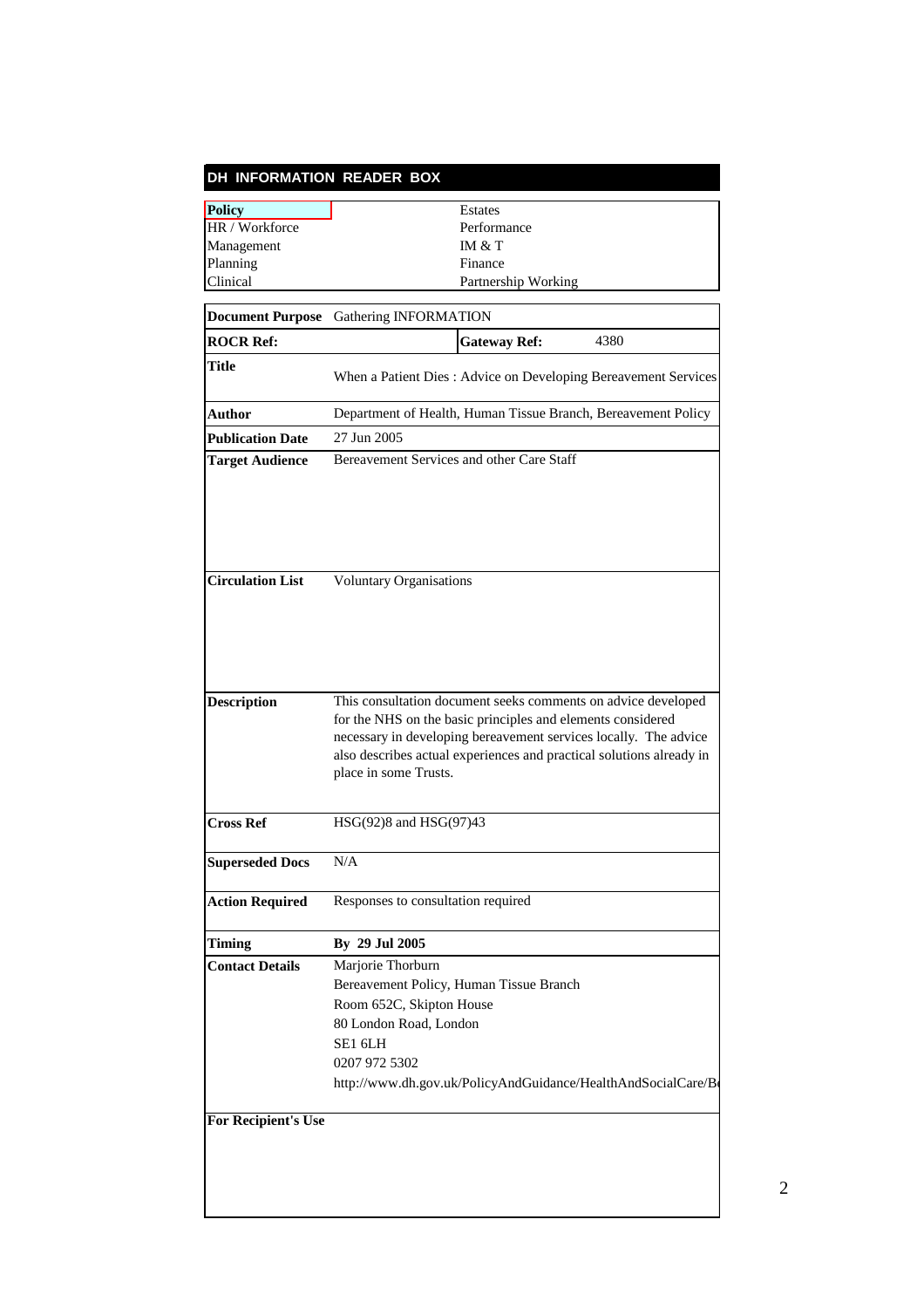# **CONTENTS**

## **PART I GENERAL PRINCIPLES**

| FAR1 1                                 | GENERAL FRINCIFLES                                          |                |
|----------------------------------------|-------------------------------------------------------------|----------------|
|                                        |                                                             | Page Number    |
| Introduction                           |                                                             | 4              |
| Background                             |                                                             | 4              |
| <b>Standards for Better Health</b>     |                                                             | 5              |
| Assessment for Improvement             |                                                             | 5              |
| <b>Independent Providers of Care</b>   |                                                             | $\overline{7}$ |
| <b>Delivering Bereavement Services</b> |                                                             |                |
|                                        | <b>PRINCIPLES</b>                                           | 7              |
| <b>Delivering Bereavement Services</b> |                                                             |                |
| <b>CORE ELEMENTS</b>                   |                                                             | 9              |
|                                        | Policy                                                      | 9              |
|                                        | Staff                                                       | 11             |
|                                        | Staff Development & Training                                | 11             |
|                                        | <b>Before Death</b>                                         | 12             |
|                                        | Information – General                                       | 13             |
|                                        | <b>Immediate Needs</b>                                      | 14             |
|                                        | Care & Storage of the Body                                  | 15             |
|                                        | Certification & Registration                                | 16             |
|                                        | <b>Post Mortem Examination</b>                              | 16             |
|                                        | Burial, Cremation & Funerals                                | 17             |
|                                        | Disposal of Retained Tissue & Organs                        | 19             |
|                                        | Arrangements following pregnancy loss before 24             |                |
|                                        | weeks gestation and following still birth or neonatal death | 20             |
|                                        | Review & Audit                                              | 20             |

# **PART II PRACTICAL SOLUTIONS**

| 22 |
|----|
| 22 |
| 23 |
| 25 |
| 27 |
| 29 |
| 30 |
| 32 |
| 33 |
| 34 |
| 35 |
|    |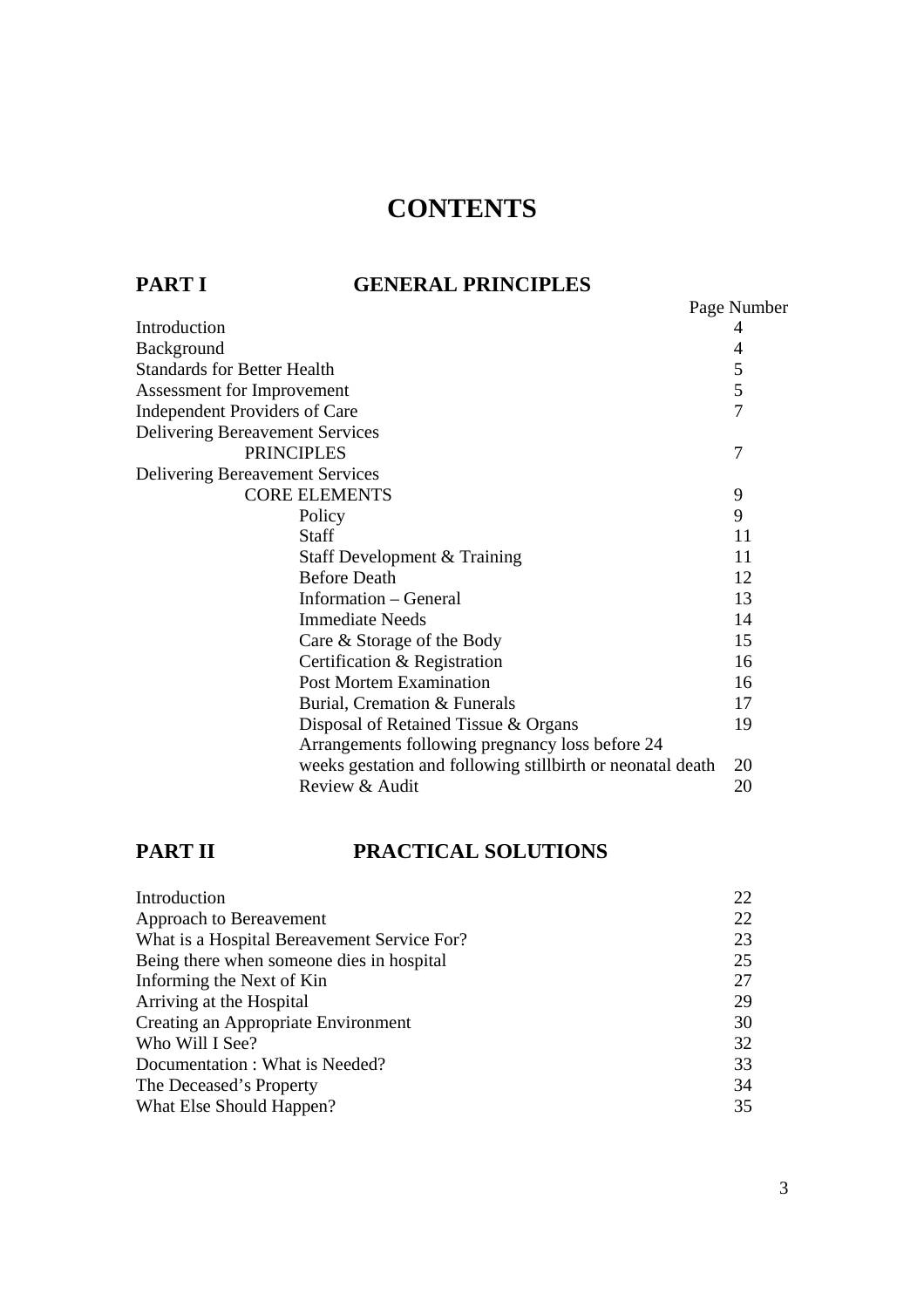# **WHEN A PATIENT DIES : PART I**  Advice on Developing Bereavement Services in the NHS

#### Introduction

1. It has been recognised for some time that dealing sensitively and carefully with patients who die in hospital and with the relatives and carers of dying (or deceased) patients, is crucially important. The information set out in Part I of this document describes the basic elements required to provide an appropriate bereavement service to this group of people. Part II of the document describes examples of the experiences of bereaved people and practical solutions already in place in hospitals around the country to deal with these various experiences. These may provide helpful models. NHS Trusts may wish to consider the advice contained in this document when developing their own policies and services relating to bereavement.

#### Background

- 2. Bereaved people depend on bereavement services and on the professionals who provide them, at a particularly stressful, difficult time. Memories of the death and of the person who has died can be affected by the quality of these services; and the experience around the time of death and afterwards can influence the grieving process and the longer term health of bereaved people.
- 3. The quality of services available is also important for the wide range of staff who are involved in caring for bereaved people. All staff need to feel confident that what is offered and what is done, is appropriate, soundly based, and respectful.
- 4. The need to review services relating to death and bereavement was made clear in the reports of the inquiries at Bristol Royal Infirmary and Royal Liverpool Children's Hospital in  $2001<sup>1</sup>$ . Although these inquiries focused on specific events at the Trusts concerned, the inquiry reports set out recommendations that are fundamentally important and generally applicable.
- 5. In his initial response to these inquiries, the Chief Medical Officer recommended that **all NHS Trusts should provide support and advice to families at the time of bereavement<sup>2</sup>.** Since then work has been undertaken by the Department of Health and across the NHS to improve services. The Chief Executive reminded Trusts of

<sup>1</sup> *The Report of the Public Inquiry into Children's Heart Surgery at the Bristol Royal Infirmary 1984–1995: Learning from Bristol.* 2001. *The Royal Liverpool Children's Inquiry Report*. Department of Health, January 2001, *http://www.dh.gov.uk.*

<sup>2</sup> *The Removal, Retention and Use of Human Organs and Tissue from Postmortem Examination. Advice from the Chief Medical Officer*. Department of Health, Department for Education and Employment, Home Office, January 2001, *http://www.dh.gov.uk.*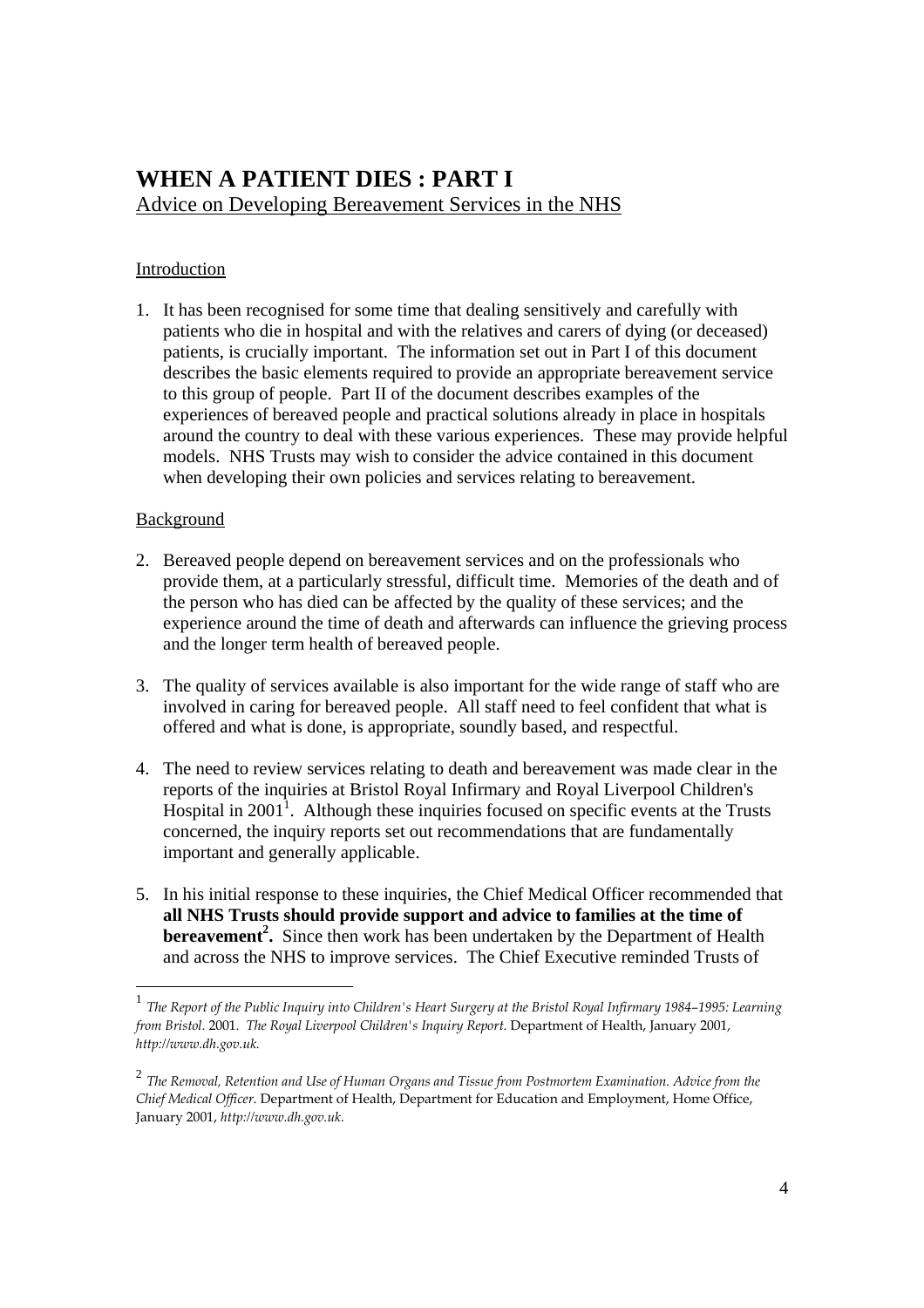this important area of work during  $2004<sup>3</sup>$ . The Chief Medical Officer has stated that providing sensitive, responsive information and support for bereaved families is not an optional extra but something that should be a passion for us all<sup>4</sup>.

#### Standards for Better Health

6. *Standards for Better Health<sup>5</sup>* (July 2004) sets out the level of quality that healthcare organisations (including NHS Foundation Trusts) and private and voluntary providers of NHS care will be expected to meet in the domains of safety, clinical and cost effectiveness, governance, patient focus, access and responsive care, care environment and amenities, and public health. These seven domains are designed to cover the full spectrum of healthcare as defined in the Health and Social Care (Community Health & Standards) Act 2003. The desired outcome of the Patient Focus domain is that :

*Health care is provided in partnership with patients, their carers and relatives, respecting their diverse needs, preferences and choices, and in partnership with other organisations (especially social care organisations) whose services impact on patient well being.* 

7. Within this, Core Standard C13 (a) states that healthcare organisations should have systems in place to ensure that :

 *Staff treat patients, their relatives and carers with dignity and respect*;

 and Core Standard C13(b) states that healthcare organisations should have systems in place to ensure that:

 *Appropriate consent is obtained when required, for all contacts with patients and for the use of any confidential patient information.* 

8. The way in which a healthcare organisation delivers bereavement services clearly relates to these standards.

Assessment for Improvement

9. The Healthcare Commission is the body responsible for promoting improvements in the quality of healthcare and public health in England. Following a wide ranging consultation, it has developed a new approach to assessing and reporting on the

<sup>3</sup> *Chief Executive's Bulletin 1st April 2004*; *http://www.dh.gov.uk*

<sup>4</sup> *CMO Update, May 2005;* 

*http://www.dh.gov.uk/AboutUs/MinistersandDepartmentLeaders/ChiefMedicalOfficer/CMOPublications/CMOUpdat e* 

<sup>5</sup> *Standards for Better Health,* Department of Health July 2004, *http://www.dh.gov.uk.*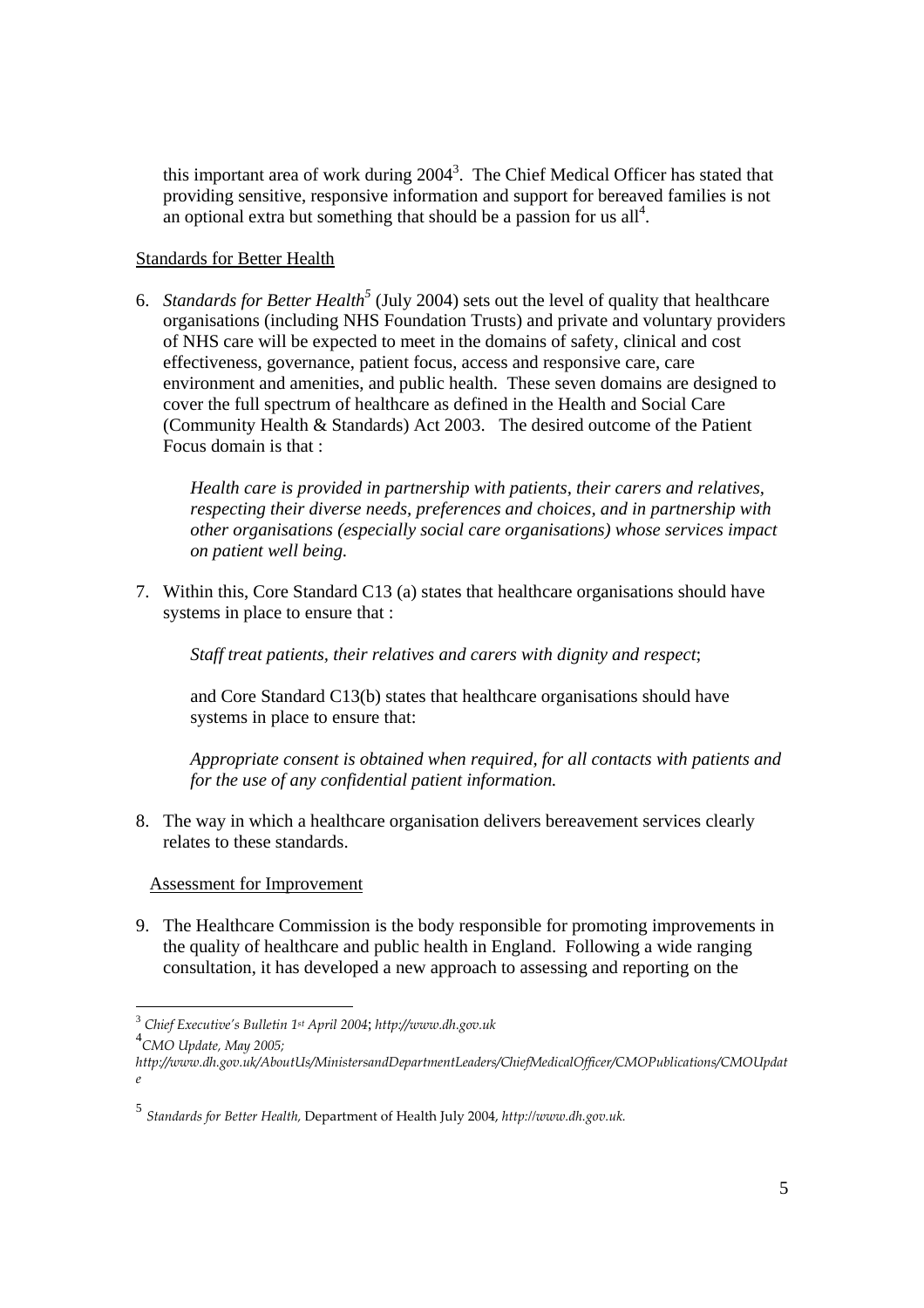performance of healthcare organisations. "Assessment for Improvement The annual health check *Measuring what matters"* <sup>6</sup> describes how performance will be measured by reference to the Government's standards<sup>5</sup>. The Healthcare Commission has also published criteria for assessing core standards<sup>7</sup>. Criteria in respect of Core Standard C13(a) include for all organisations that:

*The healthcare organisation has taken steps to ensure that all staff treat patients, carers and relatives with dignity and respect at every stage of their care and treatment;* and

*The healthcare organisation has systems in place to identify areas where dignity and respect may have been compromised and takes action in response.*

10. Additionally, criteria in respect of Core Standard C13(b) include for all organisations that:

*The healthcare organisation has processes in place to ensure that valid consent, including from those who have communication or language support needs, is obtained by suitable qualified staff for all treatments, procedures (including post-mortem) …………………* 

- 11. NHS Trusts may wish, therefore, to consider these criteria in relation to the provision of bereavement services (including issues relating to post mortem consent) across their organisation. The information set out below may help NHS Trusts in this respect.
- 12. Described below are the various elements considered necessary to set up and provide adequate bereavement services; or to further develop existing bereavement services if appropriate.
- 13. Real examples of bereaved persons' experiences are included as part of this advice (see Part II) along with some examples of the ways in which NHS Trusts are developing services in response to these experiences. These are intended to demonstrate the practical application of many of the points outlined in Part I. Trusts may wish to use these to inform their own services depending on local circumstances.
- 14. The Department of Health has also funded the development of a training resource which will be issued separately during 2005 to help provide in-house training for staff in the understanding and skills they need. This specialist training resource supports this advice; will help Trusts meet the principles outlined in this document; and support Trusts in recognising that staff need appropriate training and development – all of which are required for the effective delivery of a bereavement service.

 $\overline{a}$ 

<sup>&</sup>lt;sup>6</sup> Assessment for Improvement The annual health check *Measuring what matters*; Healthcare Commission March 2005; www.healthcarecommission.org.uk

<sup>7</sup> Assessment for Improvement The annual health check *Criteria for assessing core standards*; Healthcare Commission April 2005; www.healthcarecommission.org.uk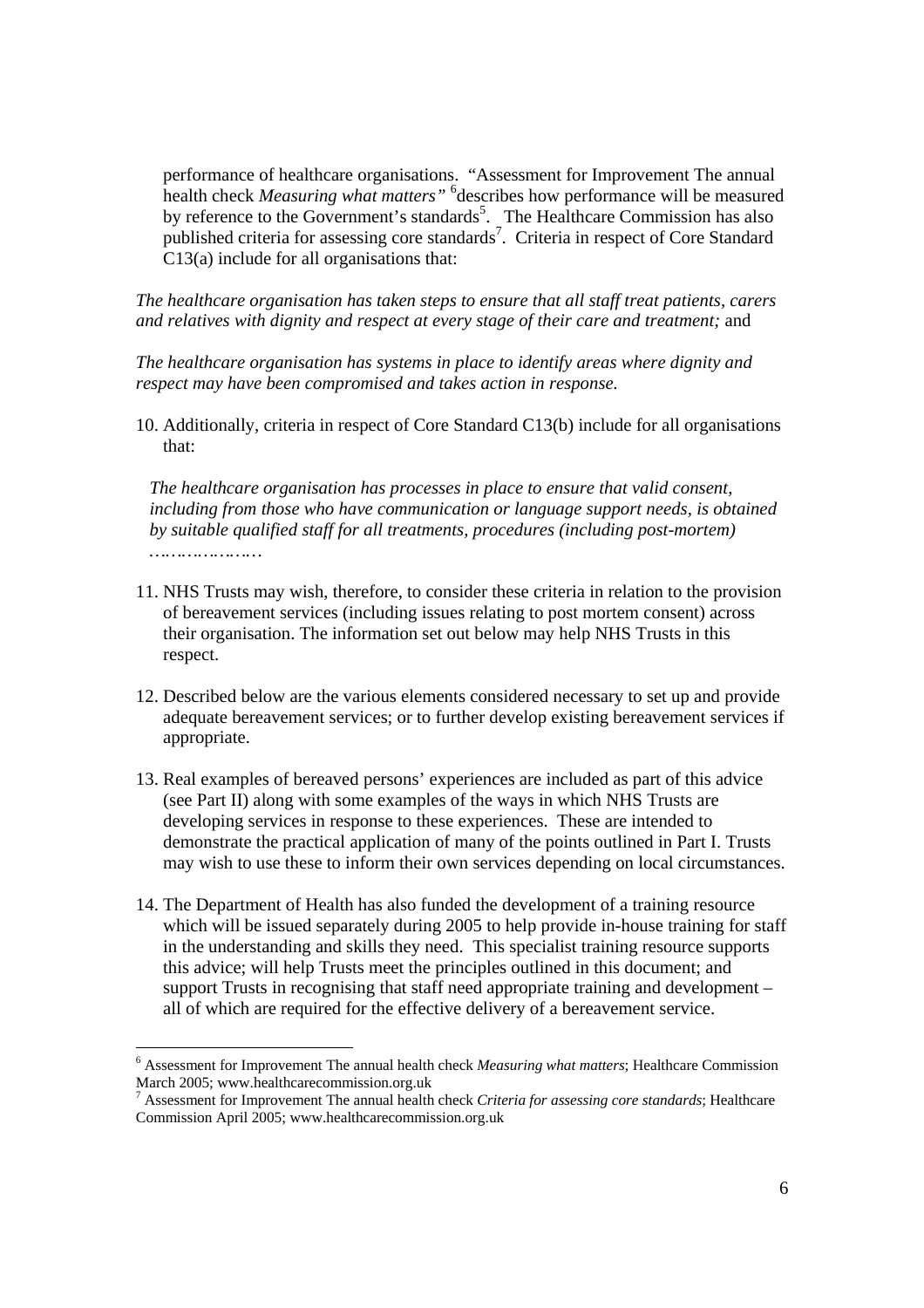#### Independent Providers of Care

15. Independent providers of care face the same issues in the provision of bereavement services as does the NHS. For example, the National Minimum Standards (NMS) for Care Homes for Older People $<sup>8</sup>$  set out the regulations on all aspects of care that must</sup> be met for individual care homes to legally operate. The NMS contain standards on death and dying with the stated outcome as:

*"Service users are assured that at the time of their death, staff will treat them and their family with care, sensitivity and respect."* 

16. Standard 11 states that the following need to be met:

*11.2 that "policies and procedures for handling dying and death are in place and observed by staff."* 

*11.8 that "Palliative care, practical assistance and advice and bereavement counselling are provided by trained professionals/specialist agencies if the service user wishes."* 

17. Similarly, the National Minimum Standards Care Home Regulations for Younger Adults and Adult Placements (Independent Health Care)<sup>9</sup> have a relevant core standard on "*patient-centred care*". The outcome is that "*the treatment and care provided are patient-centred*". This covers consent issues, diversity issues, access issues and that "patients' privacy, dignity and confidentiality are respected at all times."

### Delivering Bereavement Services

#### **PRINCIPLES**

- 18. The following principles underpin the development of services and professional practice around the time of a patient's death and afterwards. They apply equally to the care and support of the patient before death and the subsequent support of the partner, family, relatives and/or others who are bereaved.
- 19. They are of especial significance for particular groups such as those suddenly bereaved from unexpected traumatic death, those who lose a child or children who themselves who have been bereaved.

*<sup>8</sup> Care Homes for Older People National Minimum Standards*, Department of Health, 2002.

<sup>9</sup> *Care Homes for Younger Adults and Adult Placements*, Department of Health, 2002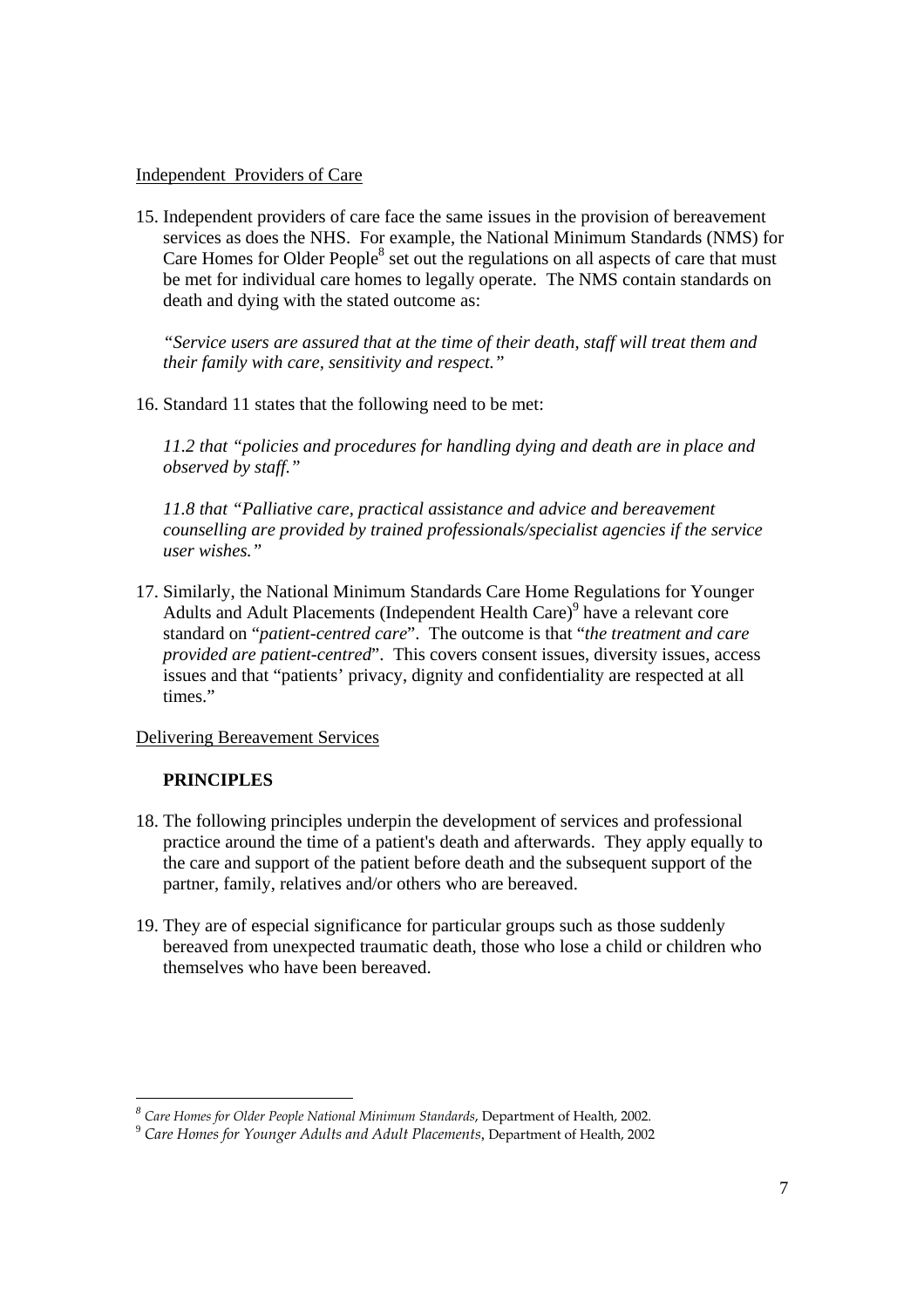#### 20. The principles are:

- **Respect for the individual:** when a patient dies a bereavement service should be available which respects confidentiality, and individual preferences, values, culture and beliefs at all times in respect of both the person who has died and the bereaved family, partners or others.
- **Equality of provision;** all bereaved people are entitled to a service that responds to and respects their basic needs. Trust policies should describe a core service which is inclusive and can accommodate the range and variety of users' needs equally.
- **Choice;** professionals involved in caring for and supporting people who are dying or bereaved should offer choice – and the information, time and support people may need to make their choices.
- **Communication;** communication with people around the time of a death and afterwards should be clear, sensitive and honest. This is particularly important when addressing issues such as post mortem or donation of organs.
- **Information;** people who are dying, and those who are bereaved, need accurate information, appropriate to their needs, communicated clearly, sensitively and at the appropriate time (the role of the voluntary sector can be of particular importance here).
- **Partnership;** when a patient dies services should be responsive to the experiences of the patient and people who are bereaved; these experiences should inform both service development and provision. In one-to-one contact, patients and families should be enabled to express their needs and preferences, through sharing expertise and responsibility, and facilitating informed choice.
- **Recognising and acknowledging loss;** people who are bereaved need others to recognise and acknowledge their loss. Recognition by professionals, appropriately expressed, may be especially valued. Professionals should be aware of the importance of time and timing and should try to work at the pace dictated by people's feelings and needs.
- **Environment and facilities;** every effort should be made to conduct discussions and/or counseling in a private, sympathetic environment away from interruptions.
- **Staff training and development;** it is essential that staff involved in caring for people who are dying and for people who are bereaved are well informed so they feel confident about the care and support they give. They should have adequate opportunities to develop their knowledge, understanding, self-awareness and skills.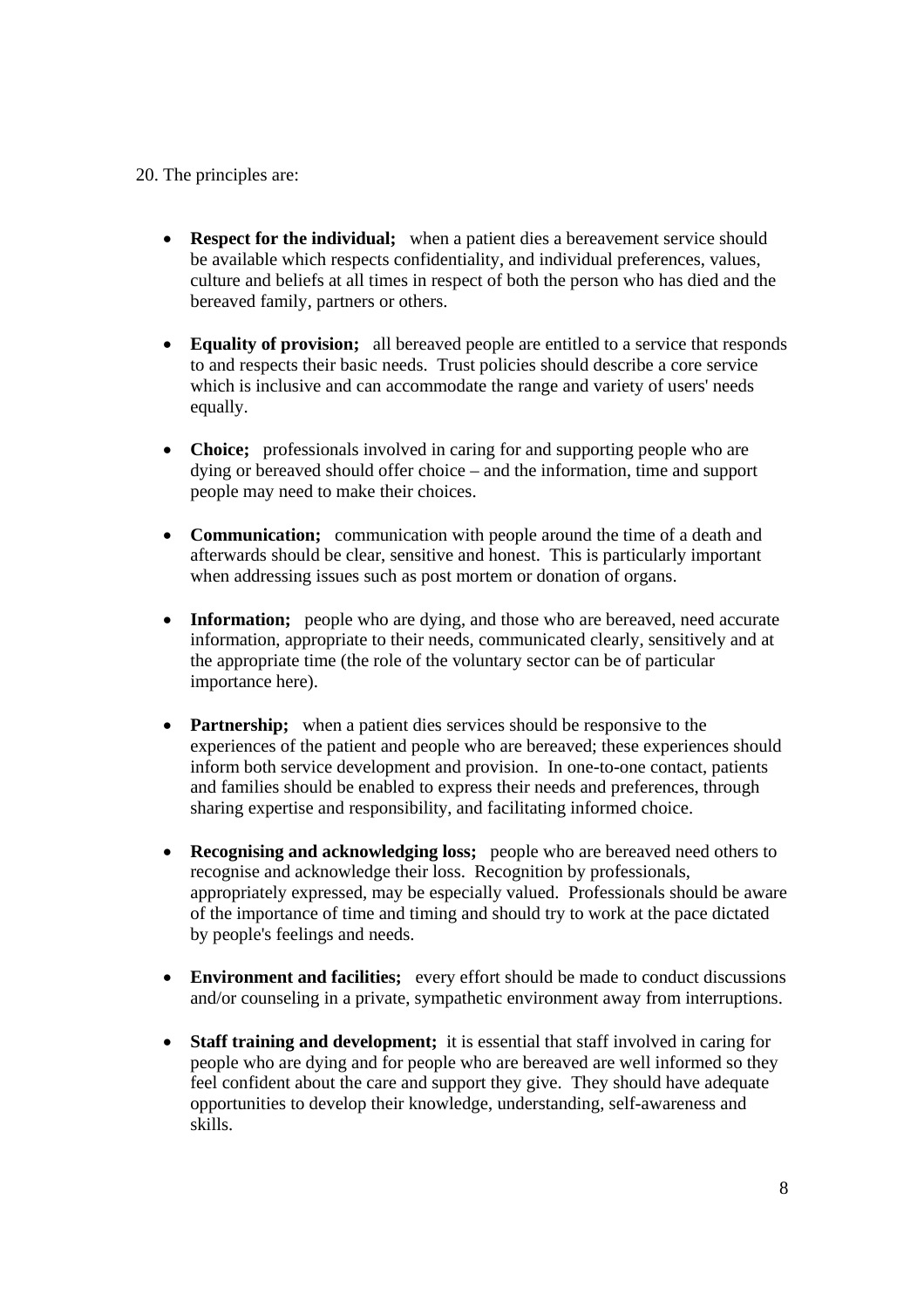- **Staff support;** staff need to be supported by the knowledge that they are working within a carefully designed, well managed, high quality service. In addition, it is essential that all those who care for and support dying and bereaved people, regardless of their role, should be provided with support for themselves.
- **Health & Safety;** consideration should be given to the health and safety of both the bereaved and to staff working with the bereaved to ensure that the health and safety of an individual is not compromised by issues relating to the cause of death (eg infectious disease or similar).
- **Review and audit;** systems need to be in place to enable appropriate reviews and audits of bereavement services to be carried out, and the results of these evaluations to be disseminated and acted upon.

#### Delivering Bereavement Services

#### **CORE ELEMENTS**

21. The following information identifies the core elements of the services NHS Trusts are advised to have in place around the time of a patient's death and afterwards. Trusts may wish to consider having agreed policies and procedures in place which encompass this advice. **This advice highlights the critical elements considered necessary in a good quality bereavement service and Trusts may wish to build their own services on this advice.** 

#### **POLICY**

- 22. It is recommended that NHS Trusts consider putting in place a written policy, ratified by the Trust Board, covering all services relating to death and bereavement.
- 23. Such policies should identify bereavement care pathways for both expected and unexpected deaths. Such pathways should encompass the time before or around death to the time when the body is released including the support that may be needed by relatives after the release of the body. In developing pathways, Trusts may wish to take account of the *Gold Standards Framework* <sup>10</sup> which aims to improve the supportive/ palliative care of patients nearing the end of their life. It is used primarily by people who receive care at home or who attend the GP surgery but can be adapted for other care settings.

<sup>&</sup>lt;sup>10</sup> The Gold Standards Framework;

http://www.dh.gov.uk/PolicyAndGuidance/HealthAndSocialCareTopics/LongTermConditions/BestPractice/Palli ativeCare/PalliativeCareExample/fs/en?CONTENT\_ID=4105215&chk=Y5hdrc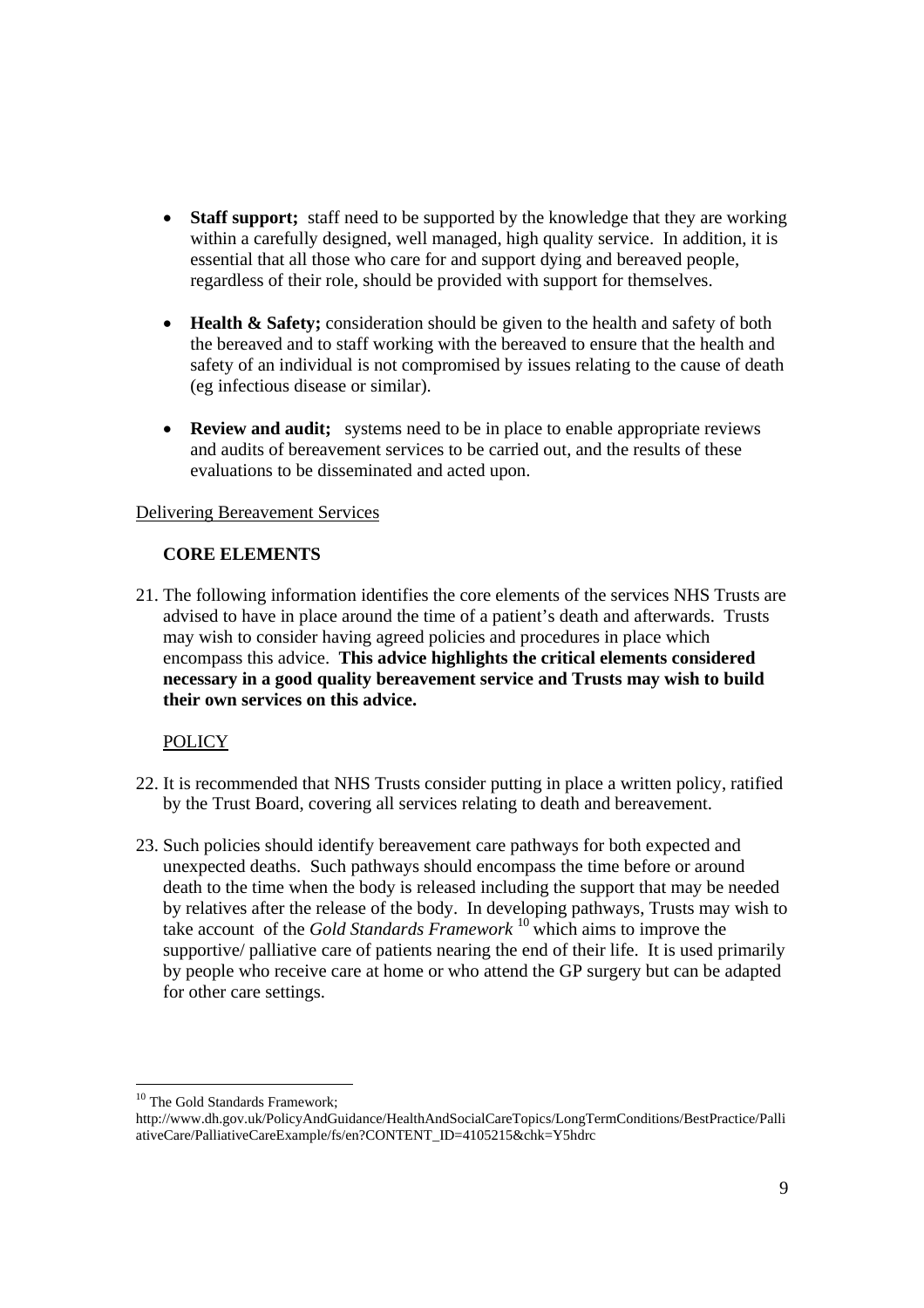- 24. The care of the deceased, the practical management of procedures and documentation; awareness of consent and post-mortem issues as well as the needs of the bereavement professionals should be included in the pathway. It would also be helpful for policies to identify other pathways which recognise particular needs and variations (for example, for the death of a baby, child or young person or for sudden and traumatic death).
- 25. To inform local policy, NHS Trust policies should take account of relevant key documents relating to death, bereavement and the health service such as the code of practice on consent for post mortem examination $11$ . Existing codes of practice and other information available at the time of publishing this advice can be accessed on the Department of Health website at:

*http://www.dh.gov.uk/PolicyAndGuidance/HealthAndSocialCareTopics/Tissue/TissueGeneralInformation*

- 26. Trusts will wish to ensure that the work of the new Human Tissue Authority (the Authority) is taken into account where relevant. Section 26 of the Human Tissue Act (2004) makes provision for the Authority to prepare codes for the purpose of (amongst other things):
	- Giving practical guidance to persons carrying on activities within its remit, and
	- Laying down the standards expected in relation to the carrying-on of such activities.
- 27. It should be noted that the Authority is expected to develop, consult on and issue codes of practice on a number of areas - including communicating with families about post mortem consent - during 2005.
- 28. In devising their policies and developing services, it is recommended that Trusts should consider consulting and working with:
	- Coroners and coroners' officers;
	- service users and others in the community;
	- outside stakeholders, contractors, agencies and voluntary organisations providing services to bereaved people;
	- local Primary Care Trusts;
	- staff across directorates who are involved with death and with the support of bereaved people (such as Specialist Palliative Care Teams)

to ensure appropriate co-ordination of, and consistency between, all services which relate in any way to the needs of dying and bereaved people. NHS Trusts may wish to consider developing local protocols with other organisations as appropriate.

 <sup>11</sup> Families and post mortems A code of practice, Department of Health 2003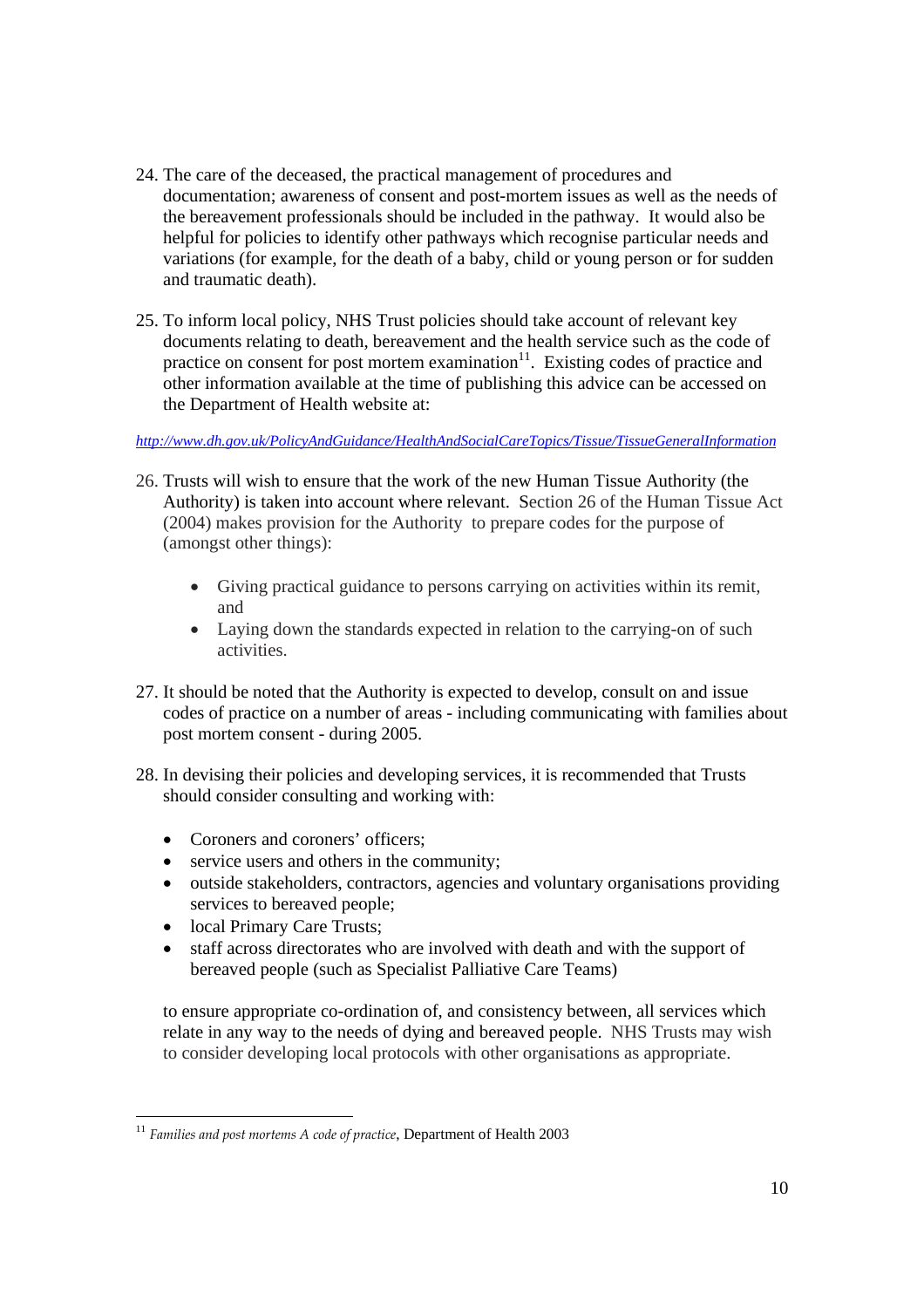### STAFF

- 29. It is desirable that the responsibility for death and bereavement services is clearly defined within NHS Trusts' management structures. It is desirable to have:
	- a nominated executive lead whose portfolio includes executive responsibility for the corporate delivery of services relating to death and bereavement; and
	- a senior manager, trained in relation to death and bereavement, with primary responsibility for the day-to-day management of services.
- 30. Bereavement and related services are likely to be delivered through different parts of the organisation. The role of a senior manager should therefore include:
	- the development of formal mechanisms for close, co-operative working between all those involved (including specialist services), to ensure that management and delivery of services is effectively co-ordinated throughout the Trust; and
	- the development and review of policy and services, and the development and implementation of a Trust-wide strategy, in consultation with stakeholders both within and outwith the NHS. The manager should work directly with the executive lead to ensure that the necessary resources are identified to develop the service.

#### STAFF DEVELOPMENT AND TRAINING

- 31. All staff involved in caring for dying patients, and in supporting partners, relatives and others at the time of a death and afterwards, should participate in education and training of a kind, and to a level, that is appropriate for their role.
- 32. All staff who have significant contact with dying patients and/or bereaved people, should have available to them training and learning opportunities to enable them to develop:
	- accurate, practical knowledge of hospital policy and procedures;
	- an appropriate level of knowledge and understanding about death, bereavement and grief;
	- self-awareness:
	- appropriate interpersonal and communication skills.
- 33. All staff should also have opportunities to develop their understanding and practice through mechanisms such as clinical supervision, case review, critical incident analysis and risk management meetings. Learning about death and loss should be an integral part of these procedures.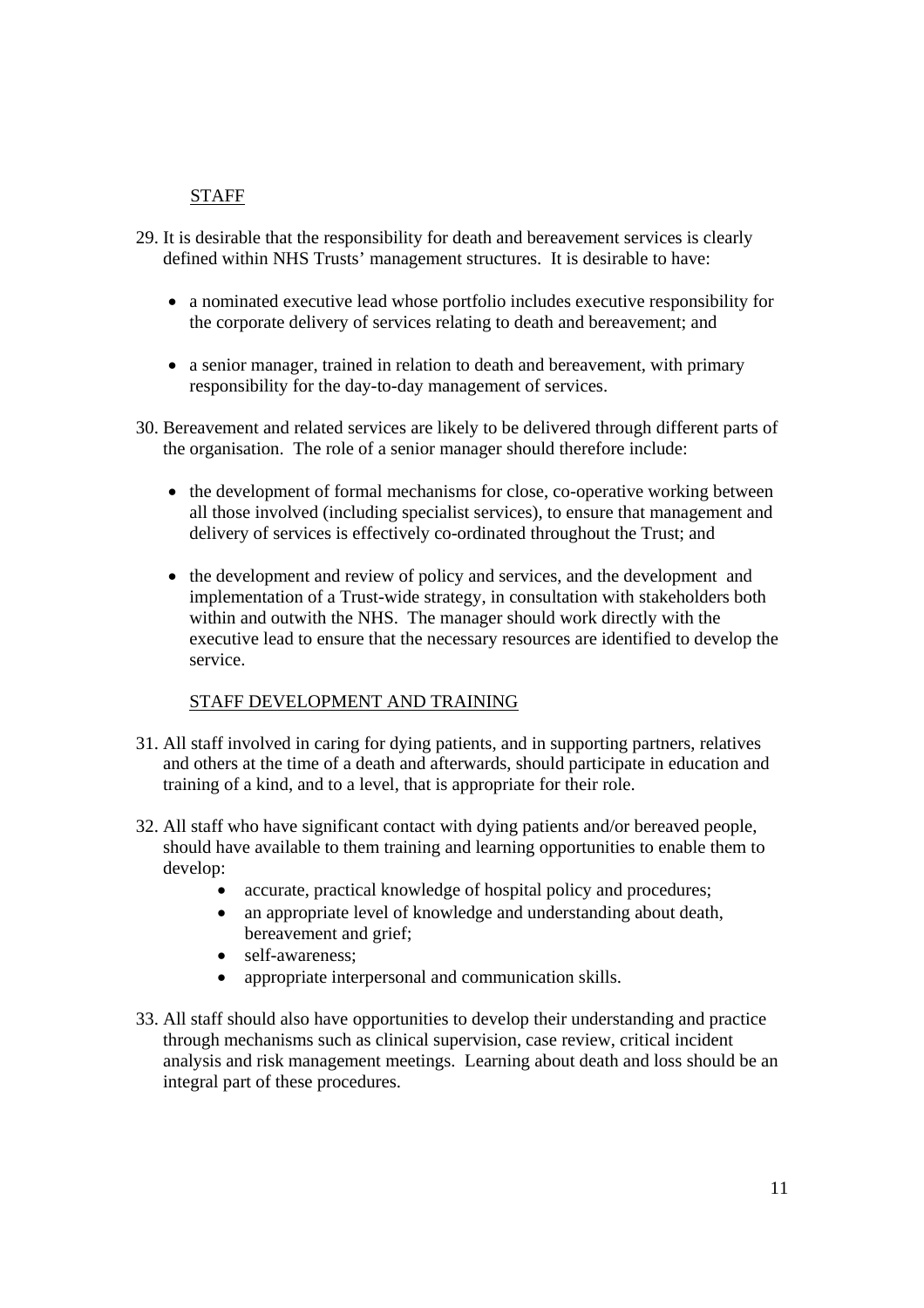34. All staff involved in caring for and supporting patients who are dying and people who are bereaved in whatever role should have access to a range of formal and informal support. This is particularly important for staff who have provided care for patients over a long period of time (such as in renal care). Such staff may themselves need access to bereavement care and time should be allocated to ensure that staff are able to access the support they need.

#### BEFORE DEATH

- 35. When it is known in advance that a patient will die staff should, if possible and appropriate, talk to the patient to discover if they have particular wishes about what happens when they die. This should encompass resuscitation decisions which are amongst the most sensitive decisions that patients, parents and clinicians have to make. Patients have as much right to be involved in those decisions as they do other decisions relating to their care and treatment. Further information on developing resuscitation policy can be found on the Department of Health website  $^{12}$ .
- 36. If possible, and within the bounds of confidentiality, staff should also talk with the patient's family or others close to the patient, remembering, however, that the patient's wishes are paramount. The difficulty and sensitivity of such situations reinforces the need for staff to be appropriately trained – especially so where children are involved.
- 37. The manner in which a prognosis is given to a dying patient (and where appropriate the relatives or carers) and the palliative care services available will impact on the bereavement process. Whilst giving an honest prognosis may be difficult it may help those dying (especially from long term conditions) to prepare for death and ensure their wishes are taken into account. This is already recognized in the development of care pathways for dying patients such as *The Liverpool Care Pathway for the Dying Patient.13*
- 38. There will be close links in many Trusts between those providing palliative care and those involved in bereavement care. The National Institute for Clinical Excellence has issued guidelines<sup>14</sup> on improving supportive and palliative care for those with cancer. These guidelines recognise that patients have different needs at different phases of their illness and that services should be responsive to patients' needs. It also recognises that family and carers need support during the patients' life and in bereavement. The National Service Framework for Older People<sup>15</sup> also recognises that the needs of family, friends and carers need to be provided for including relieving distress, meeting spiritual needs and offering bereavement counselling.

<sup>&</sup>lt;sup>12</sup> See HSC 2000/028

<sup>&</sup>lt;sup>13</sup> Care of the Dying A pathway to excellence; http://www.lcp-mariecurie.org.uk/publications <sup>14</sup> National Institute for Clinical Excellence; Improving Supportive and palliative Care for Adults with Cancer ; March 2004; http://www.nice.org.uk

<sup>&</sup>lt;sup>15</sup> National Service Framework for Older People; Department of Health 2001; Standard Two, Person-Centred Care; Pg 26 http://www.dh.gov.uk/assetRoot/04/07/12/83/04071283.pdf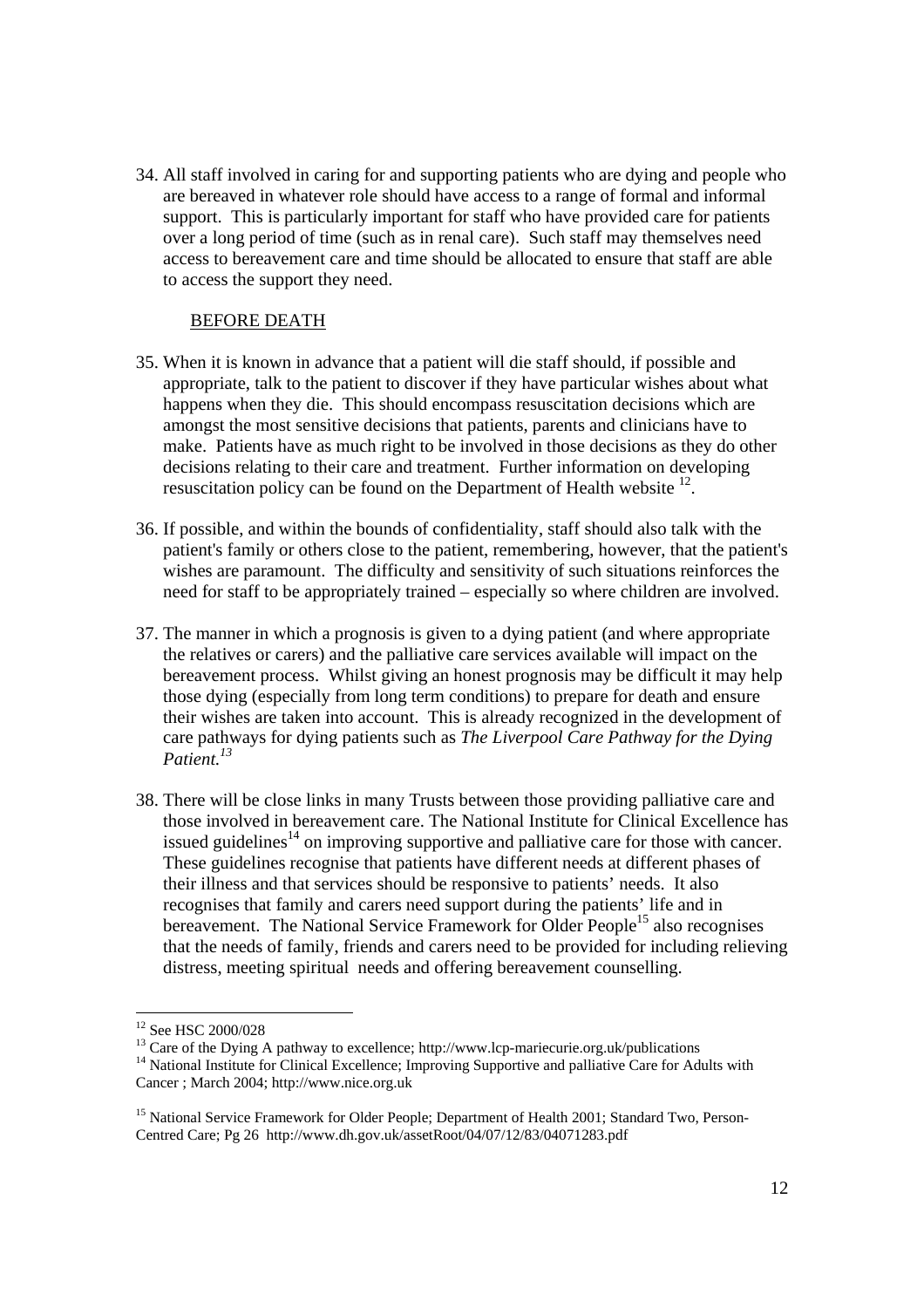- 39. In discussing care options with people who are dying, staff need to be aware that people may reach a stage where they are not able to make decisions for themselves. These people may also have made an advance statement setting out their views on how they would like to be treated when they are dying. People have the right to refuse treatment and for this refusal to apply if they lose capacity in the future.<sup>16</sup> The Mental Capacity Act will introduce a statutory framework for advance decisions which will come into force in 2007 (information will be available from both the Department of Health and the Department for Constitutional Affairs websites).
- 40. Information about whom to contact when a death occurs, and how to contact them, should be kept up to date and easily accessible. When it is thought that a patient may die, the person or people closest to the patient should be informed, and kept informed, within the bounds of confidentiality, about the possibility, probability, and the imminence of death. They should be given a number to phone, and arrangements should be made for keeping in touch.
- 41. When a death is known to be imminent, family and/or others close to the patient should be informed and if at all possible, given the opportunity to be with their relative, child, partner or friend when he or she dies, if that is what they and the patient wish. Provision of overnight accommodation should be considered.

#### *Organ and tissue donation (see also post mortem consent)*

- 42. When it is certain that a patient will die, staff will wish to consider, where appropriate, issues relating to the donation of organs or tissue for use in transplantation, therapy, education or research. Patients and/or families will need access to a range of information before making a decision and close liaison across a number of disciplines may be necessary eg with organ transplant coordinators. Good communication will be essential and special training for staff may be required in order to manage these situations well.
- 43. Formal, informed consent is needed for the donation of organs or tissue. Where donation is for transplantation, formal consent could come either from the potential donor (eg from a living will or through being on the Organ Donor Register) or from a person in a 'qualifying relationship' as stated in Section 27 of the Human Tissue Act 2004. NHS Trusts will wish to ensure that the work of the Human Tissue Authority (the Authority) is taken into account where relevant. As mentioned previously (see paragraphs 25 & 26) the Authority is expected to develop and issue codes of practice in 2005 covering areas such as donation, communication and consent which will be relevant here.

#### INFORMATION : GENERAL

<sup>&</sup>lt;sup>16</sup> Reference guide to consent for examination or treatment; Department of Health; http://www.dh.gov.uk/assetRoot/04/01/90/79/04019079.pdf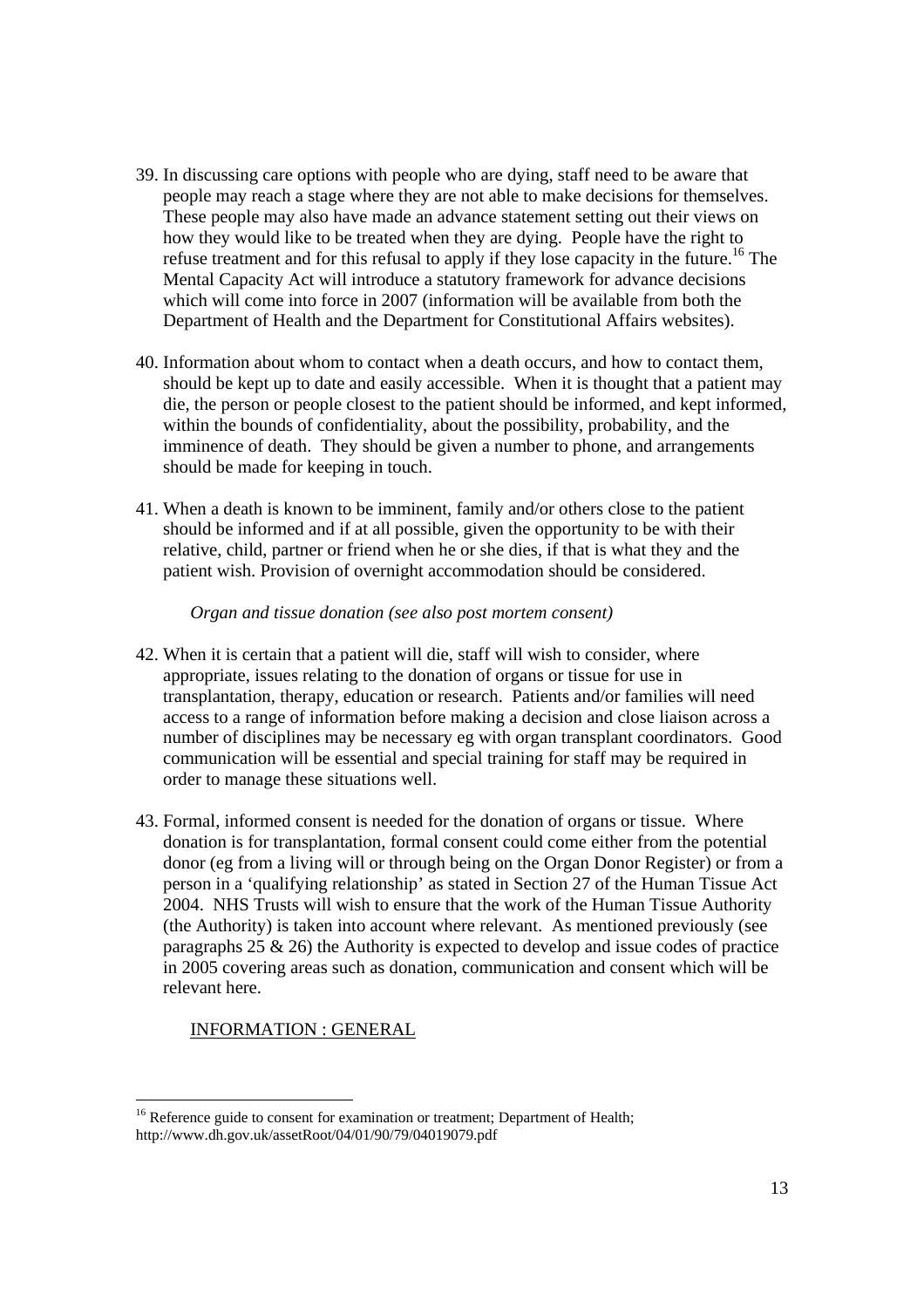- 44. The provision of written information (listing and describing sources of support, helplines and web-based information for example) is recommended, to help people who are bereaved manage the practical arrangements necessary after a death. Written material should be sensitive to the cultural values and religious beliefs known to be held by the local community and to the special needs of those who have lost a child or have been bereaved through sudden or traumatic death. Where necessary, it should be produced in other languages, and information should be produced in other formats, such as large print and on audio or video tape. Children's information needs should also be considered in an effort to ensure equal access to bereavement support information for all bereaved people.
- 45. Consideration should be given to advising the bereaved on any aspects of safety relevant to their interaction with the deceased either at the time of bereavement or later. For instance, depending on the cause of death (eg from a highly infectious disease), handling of the body may not be appropriate but the reasons for this should be openly communicated.
- 46. Whilst written information is important, it should be used to support, and not replace, information given verbally. It will be of great help to bereaved people to have opportunities to meet and talk with knowledgeable staff, including members of staff who have been involved in the patient's care. These opportunities may be needed around the time of the death or at some point in the future.

#### IMMEDIATE NEEDS

- 47. When a patient dies, staff should ensure that all those who need to know about the death are quickly and sensitively informed. People who need information will include:
	- family and/or others close to the patient
	- staff who have been or may be involved with the patient
	- and, if the death has taken place on a ward, other patients. If it is necessary for the body to remain on the ward, this should be explained to other patients, with reasons given. Staff should do all they can to maintain the dignity and privacy of the person who has died.
- 48. Ideally, people who are bereaved should be provided with a comfortable, private room where, if they wish, they can spend time alone, or with the body of the person who has died, immediately after the death.
- 49. If the death is to be referred to the coroner, it is important to check in each case whether drips, tubes, lines or other equipment should be left in place.
- 50. If the death is not to be referred to the coroner, an offer should be made to remove any drips, tubes, lines or other equipment, to close the eyes and mouth, and to arrange (or help to arrange) the body if that is what is wanted. The patient's partner or family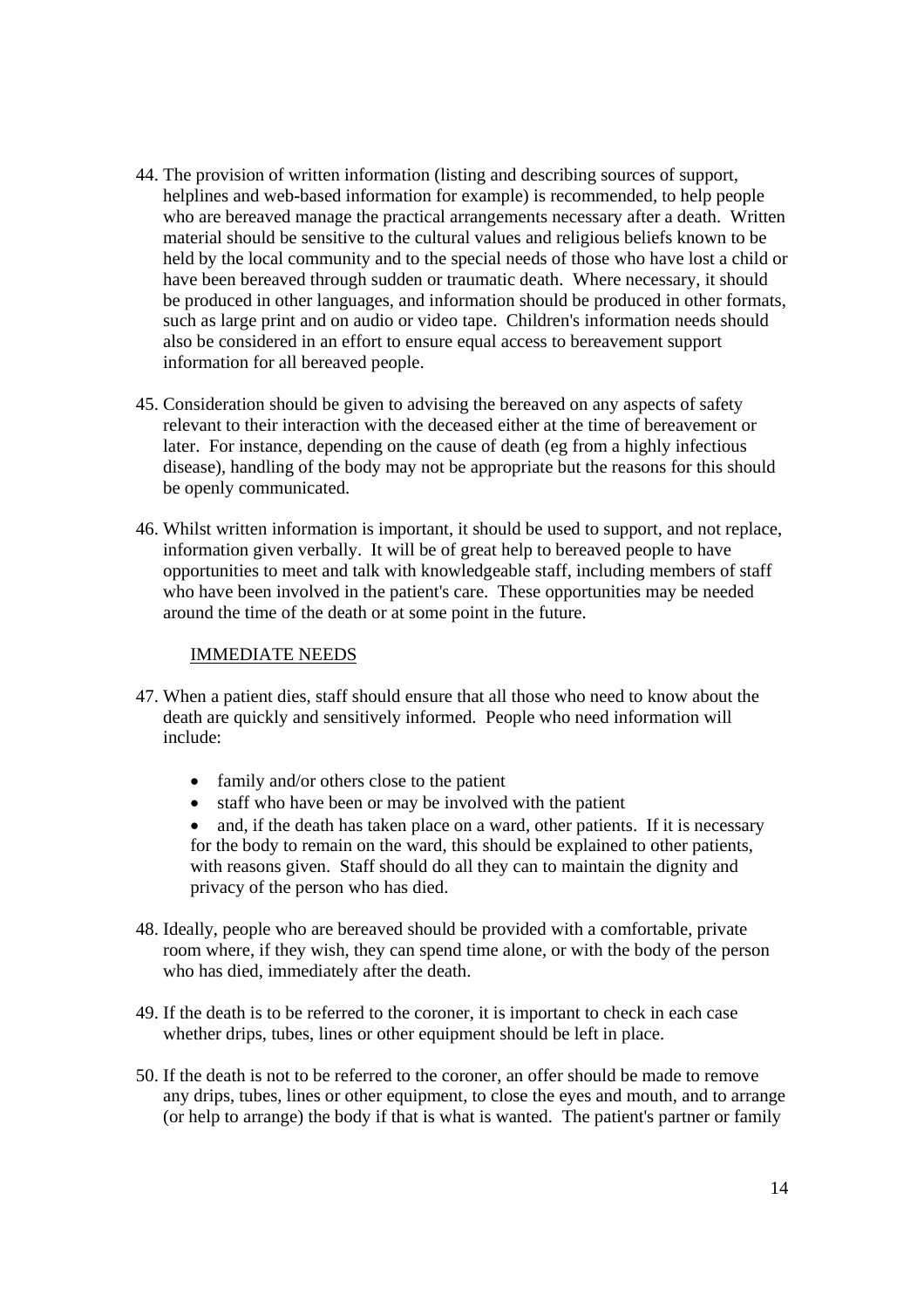may wish to clean the body of the person who has died, brush their hair, or change their clothes. These and similar wishes should be met wherever possible, and help given if wanted.

- 51. Depending on their faith, families and/or others close to the person who has died may benefit from the support of the hospital chaplaincy service which may also provide a link with representatives of a variety of faiths or other organisations in the community. It may be helpful to explain the kind of support these groups of people can offer.
- 52. Relevant professionals in the community (especially the GP), including any social care professionals known to be in contact with the patient, should be informed about the death as soon as possible and certainly by the end of the next working day. There should be an agreed protocol to ensure that information is passed on quickly and confidentially. Families, or those close to the person who has died, need to know who has been informed and why.
- 53. In all of the above, the ability to listen and communicate sensitively and be aware of religious, cultural or other needs will be paramount.

#### CARE AND STORAGE OF THE BODY

- 54. All those whose role involves care of, or contact with a body, at whatever stage and in whatever way, should respect the dignity and confidentiality of the person who has died and ensure that the body is secure at all times.
- 55. Nothing should happen or be done to the body of a person who has died without the knowledge of those closest to that person. Those responsible for the care and storage of the body should bear in mind that relatives or others may wish to be consulted or involved. They may, for example, wish to be involved in laying out the body.
- 56. At an appropriate time after the death, the body should be moved to the hospital mortuary. The timing of the move will depend in part on hospital facilities but relatives' wishes should be taken into account as far as possible. Bodies should be moved discreetly.
- 57. It is recommended that NHS Trusts have in place:

- secure systems for the identification of bodies, in order to ensure that the correct body is prepared for viewing and/or released for cremation or burial;
- adequate facilities for the storage of bodies. Guidance is available on what to take account of when improving or rebuilding mortuary facilities.<sup>17</sup>
- 58. Ideally, relatives and others should be able to see and spend time with the body of the person who has died when they wish to do so, with as few restrictions as possible.

*<sup>17</sup> Facilities for Mortuary and Post Mortem Room Services, NHS Estates 2001 HBN 2; http://www.nhsestates.gov.uk*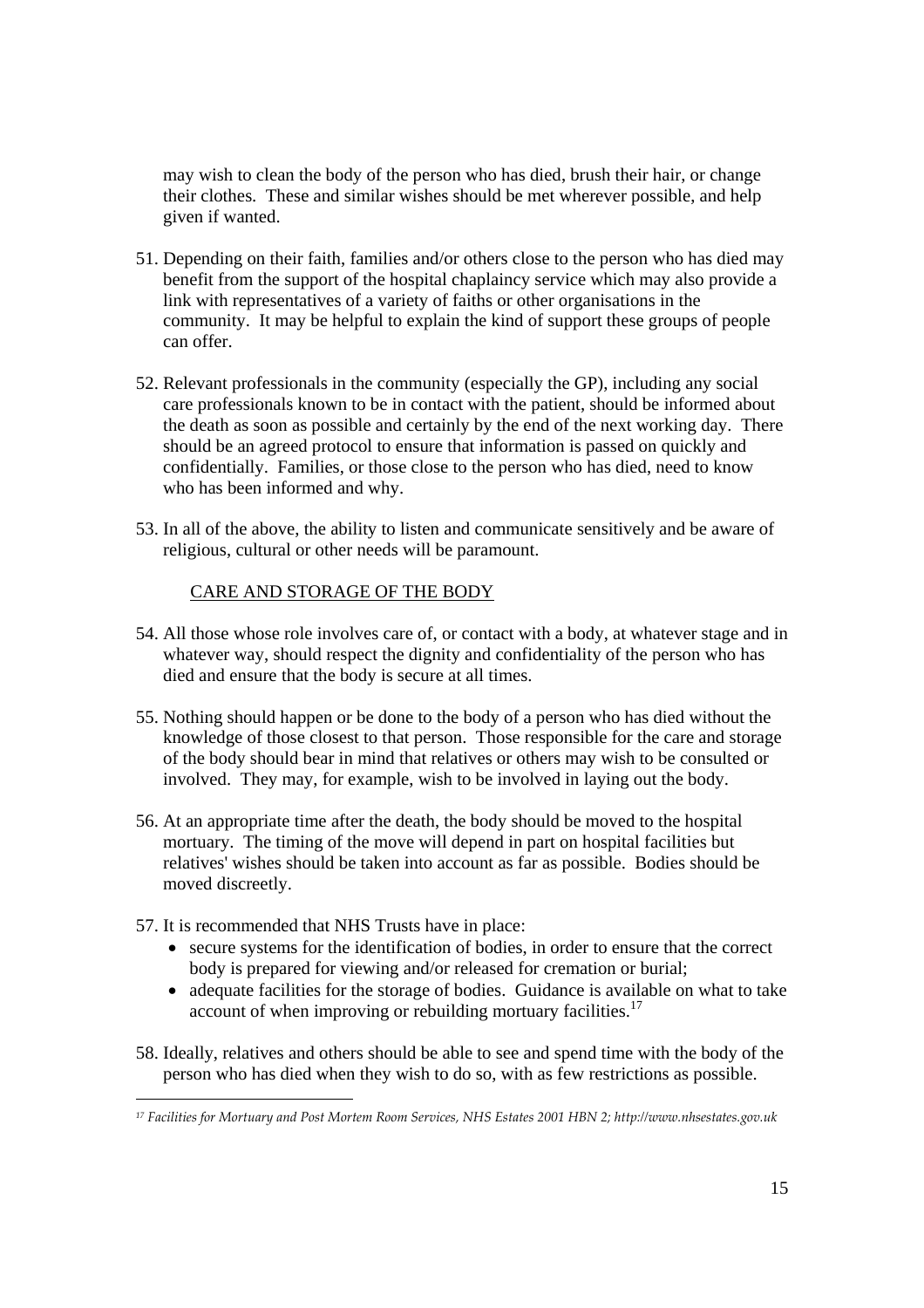For this purpose, mortuary facilities would need to include at least one private, comfortable room where a body can be seen by relatives and others. Good practice guidance on mortuary services is currently being developed by the Department of Health.

59. If a death has been referred to the coroner, opportunities for the family to see and care for the body may be restricted. Consideration should be given as to how best arrangements can be made for the family to discuss (or receive) information from the Coroner or Coroner's Officer and close liaison with those agencies is therefore important in this respect.

#### CERTIFICATION AND REGISTRATION

- 60. Relatives should receive information (both orally and in writing) on the certification and registration of a death. It is important that Trusts work closely with their local registry office to ensure that arrangements are as convenient and easy as possible for bereaved families.
- 61. When a death is certified, relatives (or another appropriate person) should be given the death certificate within 24 hours of the death, or, if the death occurs at a weekend or during a public holiday, by the end of the next working day. When it is not possible to provide a death certificate (for example, because the death has been referred to the coroner), this should be explained to relatives.

#### POST MORTEM EXAMINATION

- 62. As noted in paragraph 25, the Human Tissue Act (2004) (the Act) makes provision for the Human Tissue Authority (the Authority) to prepare codes of practice. The Act specifies amongst the codes to be dealt with by the Authority one on "communication with the family of the deceased in relation to a post-mortem examination". The Act also says that in relation to this code, the Authority "shall, in particular, lay down the standards expected in relation to the obtaining of consent". It is expected that the Authority will issue a code of practice on post mortem examination in 2005.
- 63. Pending the above, the Department of Health issued interim guidance on the post mortem procedure and NHS Trusts are advised to take account of *Families and Post Mortems. A Code of Practice*<sup>18</sup> until new guidance from the Authority is available. The code provides detailed guidance for all those involved in communicating about post mortems with families and others close to a patient who has died, and makes recommendations about who should communicate with families and in what way.
- 64. In particular, the code seeks to ensure:

 <sup>18</sup> *Families and post mortems A Code of Practice,* Department of Health, April 2003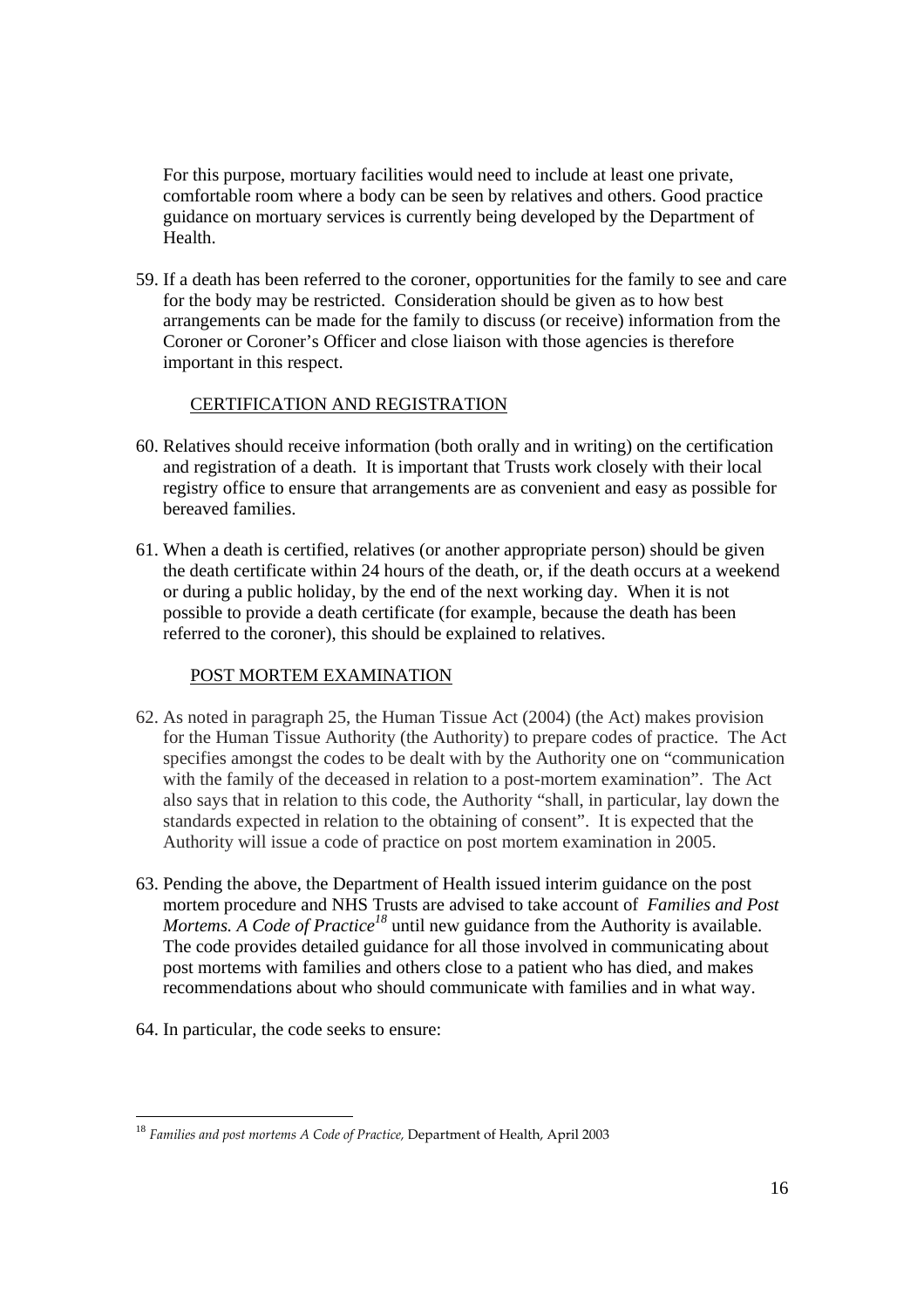- that those close to the person who has died are given the opportunity to understand the reasons for hospital and coroners' post mortems, the processes involved, and their rights in the decision-making process;
- that the wishes of the person who has died and those close to him or her are ascertained and respected;
- that organs and tissues are not retained following post mortem without consent or other lawful authorisation (such as that of the coroner);
- that the disposal of retained tissue and organs, stillborn or miscarried babies, fetal remains, and where possible all products of conception, is in accordance with the expressed wishes of the individual (where applicable) or those close to him or her, subject to meeting legal and health and safety requirements;
- that general information about post mortem examinations is readily accessible.
- 65. Post mortem examinations must be carried out in accordance with the latest professional guidelines from the Royal College of Pathologists<sup>19</sup>.

#### BURIAL, CREMATION AND FUNERALS

- 66. Many bereaved people need specific information about how to arrange burial or cremation and how to organise a funeral. Written information on these topics should be made available (see above). Information on dealing with bereavement is also available from the Directgov website at *http://www.direct.gov.uk/Audiences*.
- 67. Impartial information about local funeral directors and their services should be provided. The National Association of Funeral Directors<sup>20</sup> provides guidance on the kind of support and range of services that can be expected from a funeral director. The National Funerals College<sup>21</sup> provides a list of questions that can be used to survey local funeral directors' services.
- 68. Staff involved in talking with bereaved families and others about burial and cremation should consider visiting local cemeteries and crematoria regularly so that they are clear about what they are describing to bereaved families.
- 69. Care needs to be taken to identify implanted devices where appropriate as these will present a hazard at cremation. Further guidance on the safe management and disposal of healthcare waste will be available by the end of 2005.

<sup>&</sup>lt;sup>19</sup> Currently these are *Guidelines in Autopsy Practice*. Report of a working group of the Royal College of Pathologists, September 2002. Available at www.rcpath.org

<sup>&</sup>lt;sup>20</sup> National Association of Funeral Directors available at http://www.nafd.org.uk <sup>21</sup> National Funerals College; 3 Priory Road, Bristol, BS8 ITX, Tel : 0117 954 5558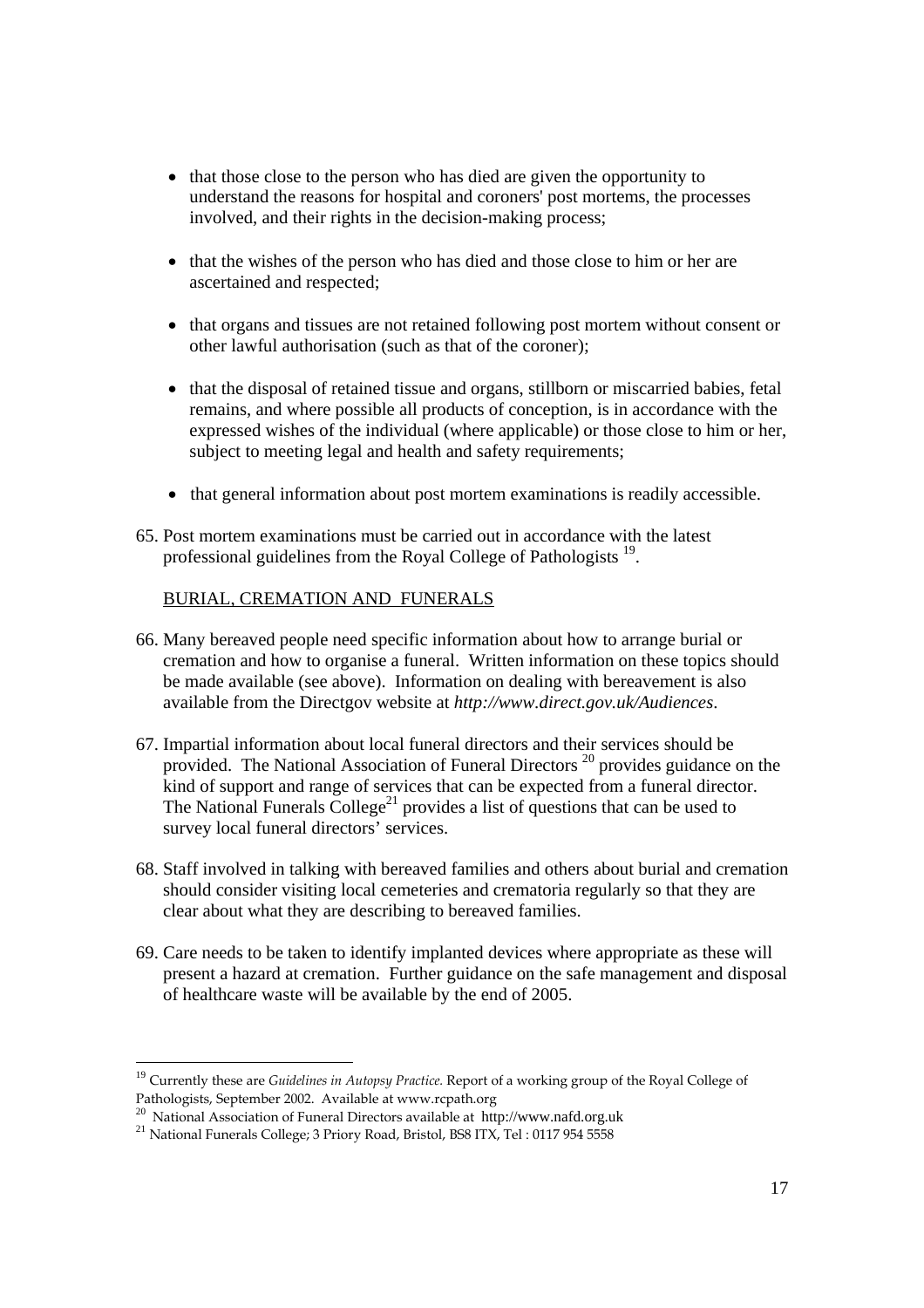#### *Procedure for funerals where the NHS Trust takes responsibility*

- 70. Information previously issued by the Department of Health<sup>22</sup> deals with patients who die in hospital and with patients ' relatives before and after the death. It provides information on how hospital staff might deal sensitively with bereaved families and with related issues such as death-bed marriages, and handling the estates of deceased patients.
- 71. That information notes that providers have a duty at common law to dispose of the bodies of patients who die in their hospitals where no arrangements are made by relatives. Therefore arrangements (including paying for) need to be made for a funeral where:
	- relatives cannot be traced; or
	- relatives cannot afford to pay for the funeral and do not qualify for Social Fund Funeral Payments.
- 72. This may be a burial or cremation unless there is reason to believe that the patient would have preferred a particular option or the relatives do so. If the relatives are unwilling to arrange and pay for the funeral but there is reason to think that they can afford to do so, the local authority in whose area the body lies should be asked to arrange for burial or cremation under Section 46(1) of the Public Health (Control of Disease) Act 1984. NHS Trusts will wish to make all reasonable enquiries consistent with the sensitivity of the situation before deciding that the relatives are unable to pay for the cost of the funeral.
- 73. In order to secure the best competitive rates for the services of funeral directors, NHS Trusts and/or Health Authorities may wish to collaborate in placing a contract within their area. Some NHS Trusts have access to endowment funds to fund the cost of the funerals. However, contracts should not be awarded on the grounds of price alone.
- 74. NHS Trusts may wish to consider the following recommendations<sup>23</sup>:
	- It is important to be sensitive to the wishes of the family and friends of the deceased, and to take account of any known cultural or religious beliefs of the deceased. The choice between burial or cremation should be made only after taking into account any known views of the deceased, including

 $^{22}$  HSG(92)8, Department of Health; http://www.dh.gov.uk

<sup>23</sup> HSG (97)43; Patients who die in hospital – supplementary. HSG(92)8 dated 23 January 1992 provides information for the NHS on dealing with patients who die in hospital. This is supplementary to the original and sets out the procedure for funeral and burial or cremation arrangements where NHS Trusts take responsibility for these arrangements; see www.dh.gov.uk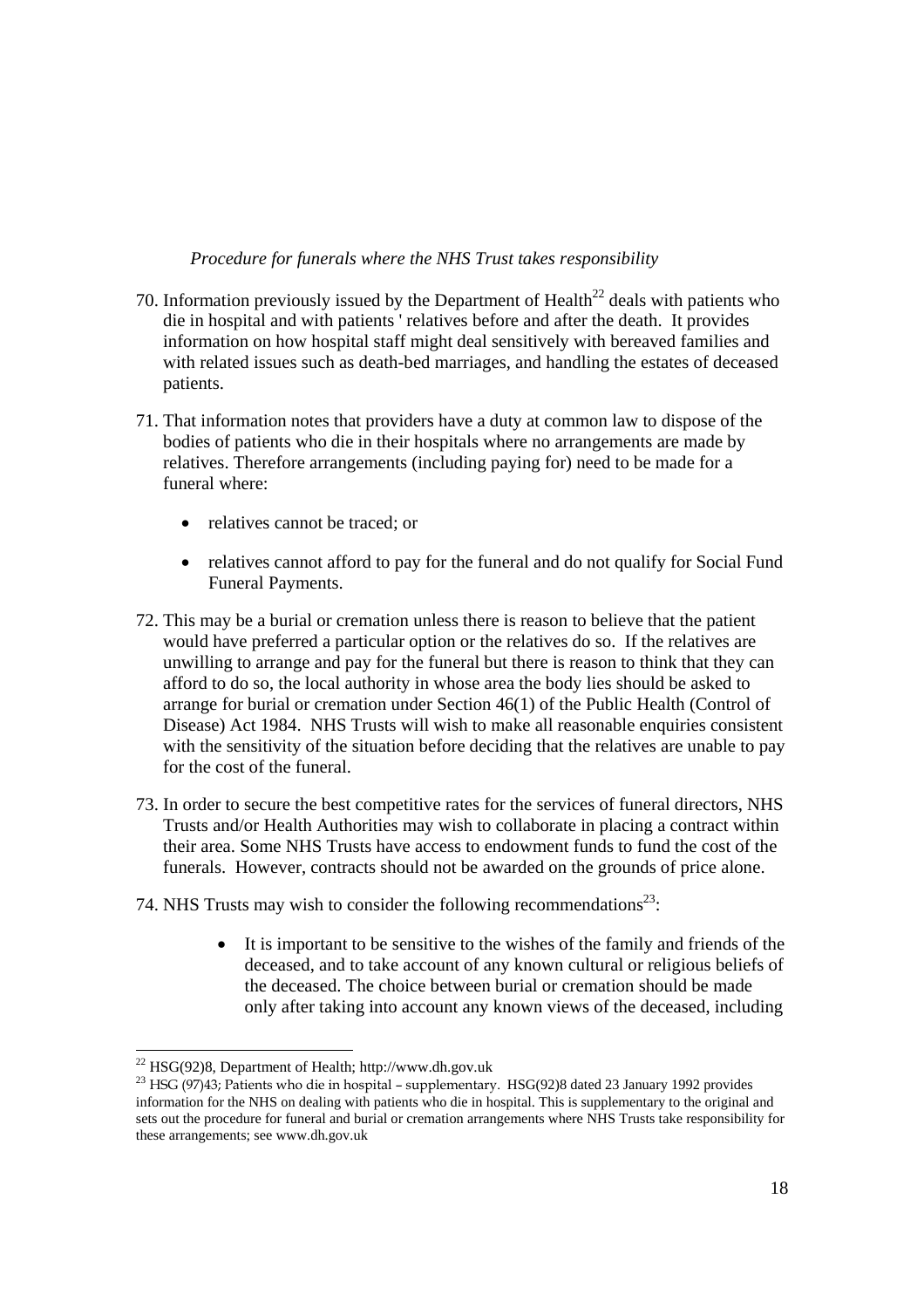religious preferences; the views of relatives closest to the deceased; and in the case of long-stay patients with no relatives, the views of any friends in the hospital, including both patients and staff. Where there is no known preference, and the faith of the deceased does not indicate any preference, the NHS Trust should consider cremation as the preferred choice.

- The funeral arrangements should be made by a funeral director, who will be responsible for the service, the burial or cremation, and a memorial or plaque to record the deceased.
- A minister of religion or appropriate religious representative of the faith of the deceased should be present to conduct the service in accordance with that faith. Depending upon the faith of the deceased, the appropriate hospital chaplain, religious representative or adviser should be consulted at an early stage to advise about any special faith observances.
- The arrangements by the hospital should respect and meet the needs of families and carers from differing religious and cultural groups. For example, the needs of prayer and facilities appropriate to the faith of the deceased should be observed, which might include washing of the body by a designated person, dressing of the body and the length of time the body lies in state. Some faiths require the burial to be within a time limit, and NHS Trusts should be sensitive to such requirements.
- The location of the service and burial place should be appropriate to the faith of the deceased.
- The deceased may have been known to many people. However, even when there are no known relatives, other patients and staff members may regard themselves as family. They may wish to attend the funeral and should be given the opportunity to attend the funeral service. If the funeral is by burial, consideration needs to be given to whether a permanent mark of rememberance is possible. Where the burial site is not owned by a Trust, liaison will be necessary with whoever does – most often the Local Authority. If the funeral is by cremation, the ashes should be scattered or interred in a suitable place and a memorial plaque with the name of the deceased provided. In the rare cases where the full name of the deceased is unknown, the memorial can record the name by which the patient was known by the hospital.

#### DISPOSAL OF RETAINED TISSUE AND ORGANS

75. As noted in paragraph 25, the Human Tissue Act (2004) (the Act) makes provision for the Human Tissue Authority (the Authority) to prepare codes of practice. The Act specifies amongst the codes to be dealt with by the Authority one on "the removal from a human body, for use for a scheduled purpose, of any relevant material of which the body consists or which it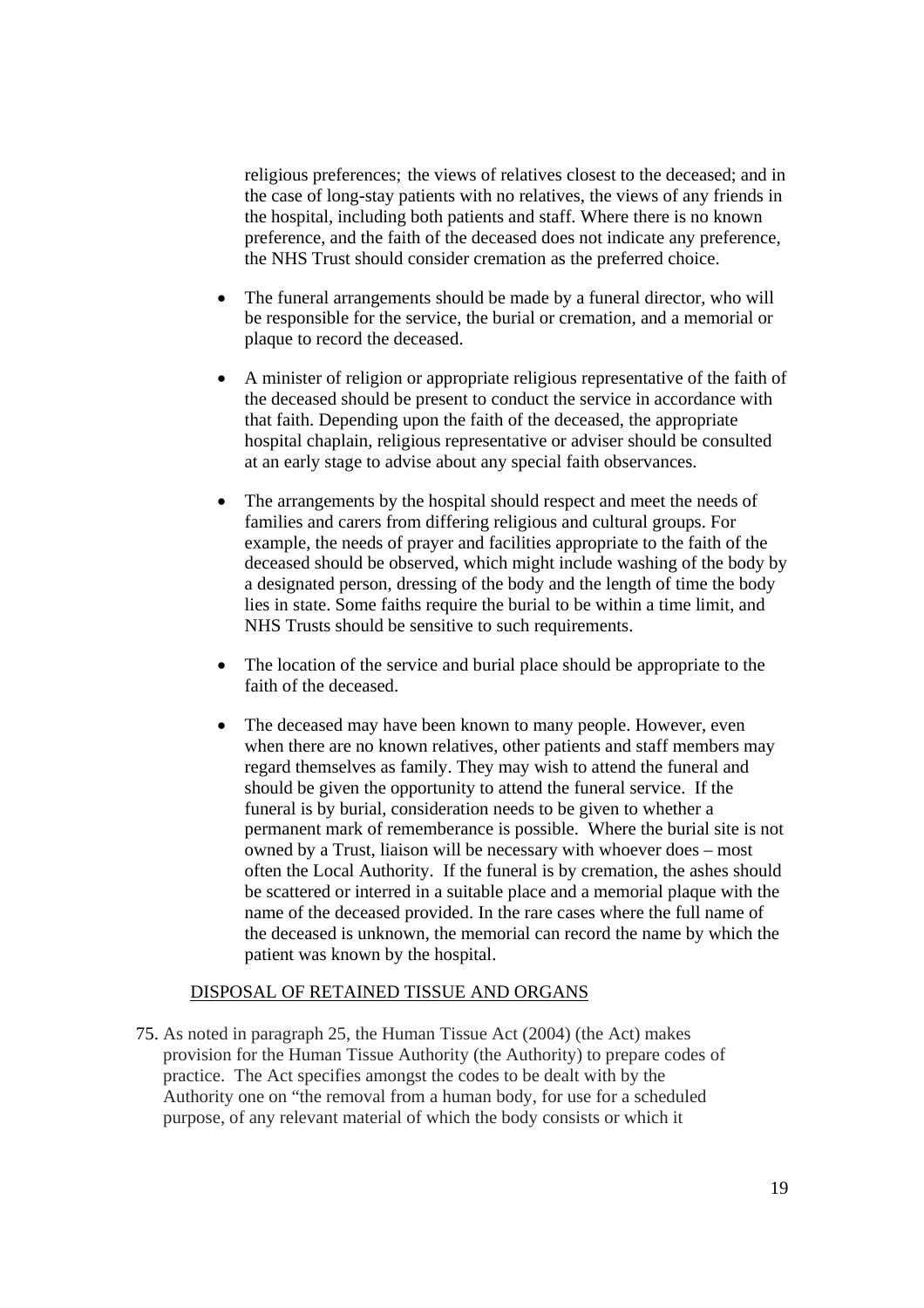contains;" and one on "the storage, for the use for a scheduled purpose, and the use for such a purpose, of (i) the body of a deceased person, or (ii) relevant material which has come from a human body;". It is expected that the Authority will issue such codes of practice in 2005. Trusts will wish to refer to any new guidance from the Authority when considering policies on disposal (including where existing holdings are unidentifiable or identifiable but unclaimed or where the wishes of the person who has died (or their next of kin) are not known).

76. In the meantime, Trusts will wish to ensure that the disposal of tissue and organs retained after a post mortem examination is in accordance with the expressed wishes of the person who has died (where applicable) or those close to him or her, subject to meeting legal and health and safety requirements. However, many bereaved people are not clear about what options are available to them in respect of burial or cremation or legal requirements and will need information before proper decisions can be taken.

#### ARRANGEMENTS FOLLOWING PREGNANCY LOSS BEFORE 24 WEEKS GESTATION AND FOLLOWING STILLBIRTH or NEONATAL DEATH

- 77. NHS Trusts will wish to consider putting in place arrangements for the respectful disposal of foetal tissue resulting from a number of different pregnancy losses including: ectopic pregnancies, miscarriages, early intrauterine foetal deaths and abortions. Arrangements for the respectful burial or cremation of the bodies of babies following stillbirth or neonatal death need also to be considered. A woman (or couple) may seek information on a Trust's policy on disposal of foetal tissue. Staff will need to be informed about policy and practice in the Trust and be prepared to discuss arrangements with the woman (or couple), enabling her to express her own wishes about what happens to her baby's body, remains or products of conception.
- 78. The Department of Health has issued information on the above in the form of "Question and Answer" briefing and this is available on the Department's website<sup>24</sup>. Guidance is also available in "*Pregnancy Loss and the Death of a Baby. Guidelines for Professionals*" published by the Stillbirth and Neonatal Death Society (1995 – currently under revision) and "*Sensitive Disposal of All Fetal Remains*" published by the Royal College of Nursing (2001).

#### REVIEW AND AUDIT

79. It is recommended that the management and delivery of services relating to death and bereavement are reviewed and audited annually (see also Healthcare Commission

 $^{24}$  Q and A on disposal following pregnancy loss before 24 weeks;

http://www.dh.gov.uk/PolicyAndGuidance/HealthAndSocialCareTopics/Tissue/TissueGeneralInformati on/fs/en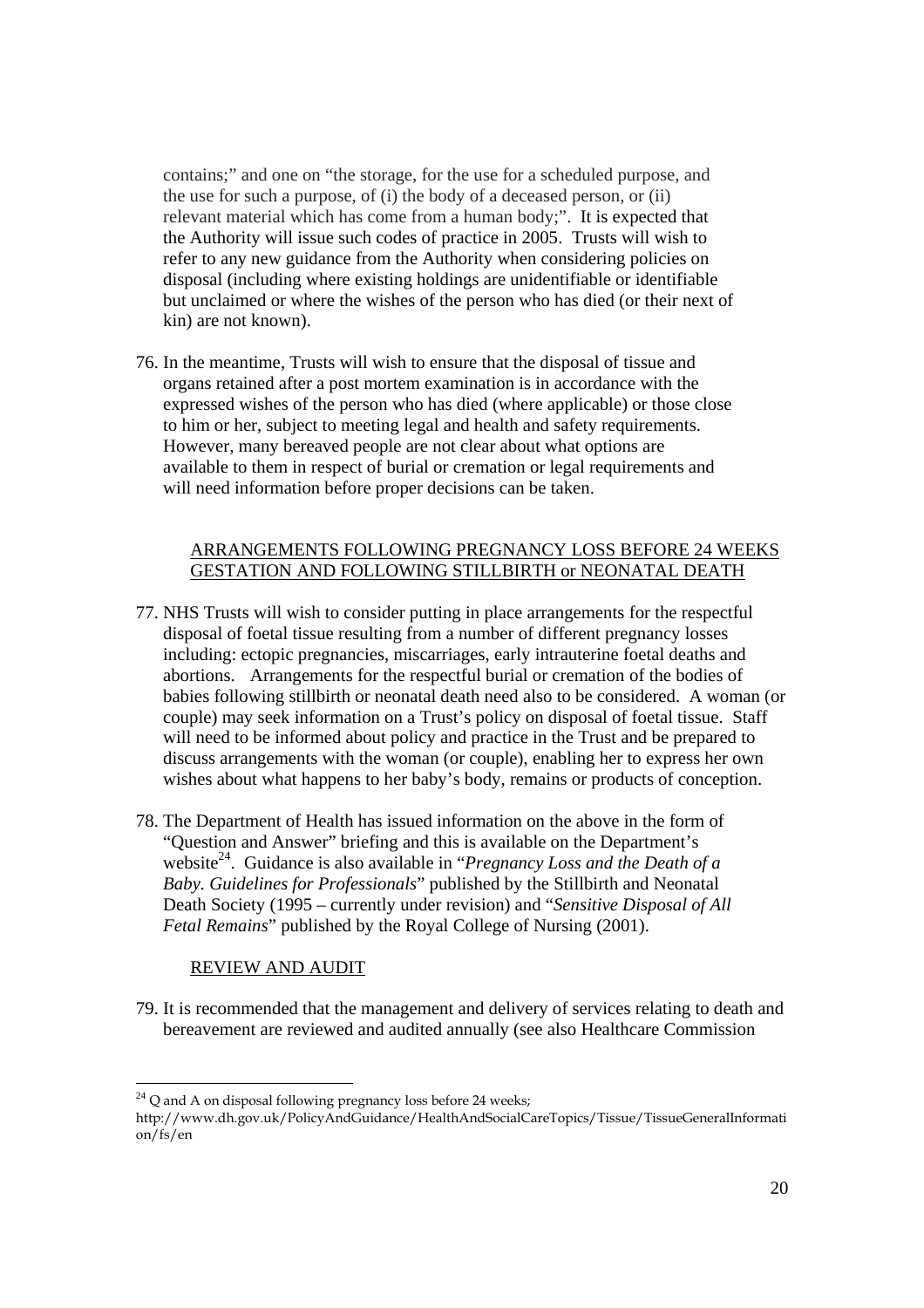audit procedures, paragraphs 9-10 above). Procedures to help ensure this takes place might include:

- Collecting relevant quantitative and qualitative data;
- Obtaining feedback from staff;
- Obtaining feedback from a wide range of users of the service through for example, PALS and complaints monitoring, questionnaire surveys and one-to-one or group consultation;
- Involving users in discussions and decisions about service development;
- The use of agreed standards to audit the service.
- 80. The results of evaluating services should be disseminated (including to relevant stakeholders and agencies outside the Trust), properly discussed, and, as far as possible, acted upon.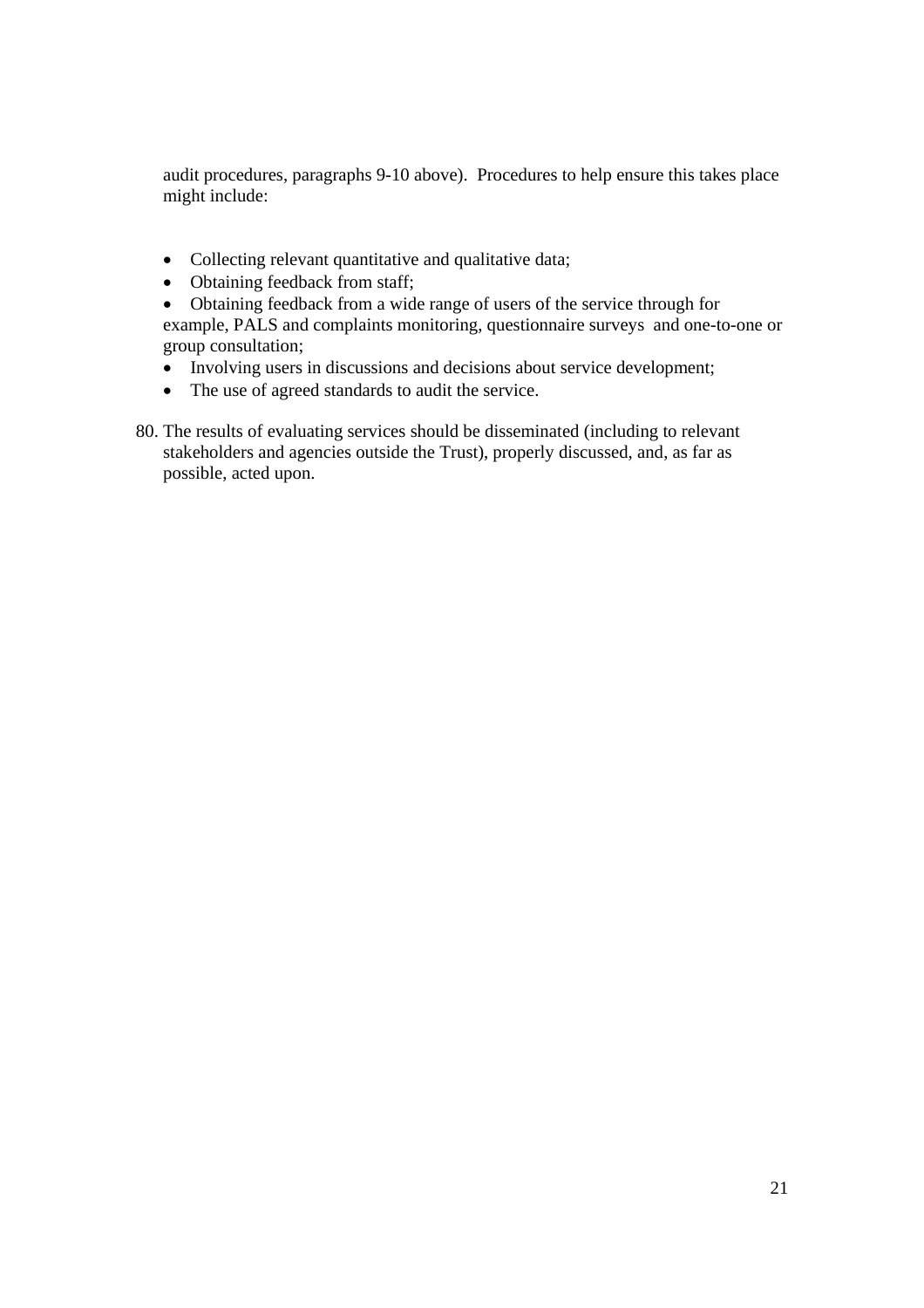## **WHEN A PATIENT DIES : PART II**  Practical Solutions in Developing Bereavement Services

*"The little things make all the difference"* 

#### Introduction

- 1. The experiences of those who have been bereaved following a death in a hospital suggest that often it is the little things that make all the difference, be it the language used by the hospital staff, the care taken when washing the deceased or the flowers in the waiting room.
- 2. Part II of this advice therefore describes some of the experiences of users of hospital bereavement services in order to highlight some questions and issues that could be considered when reviewing and developing these services. It also identifies the approaches used in some hospitals to address users' concerns. Within Part II the following notation has been used:
	- Issues and concerns raised by Bereavement Service users (the experience)

<u>to </u>

Examples of how some hospitals have addressed these issues (solutions)

3. Obviously, this document does not contain an exhaustive set of issues and concerns. Those included have been selected to demonstrate the variety of issues that exist and to inspire changes that position service users at the centre of decision-making.

#### Approach to Death & Bereavement

- 4. The approach a NHS Trust adopts to death and bereavement can be underpinned by five key elements:
	- $\triangle$  Continuing respect for the deceased regardless of their age
	- Acknowledgment that "bereavement" has taken place.
	- $\triangle$  Equality of provision through a responsive and inclusive service
	- Admission, acceptance and openness about the deaths that happen within Trusts.
	- Death is a normal part of hospital work and not something to be hidden away.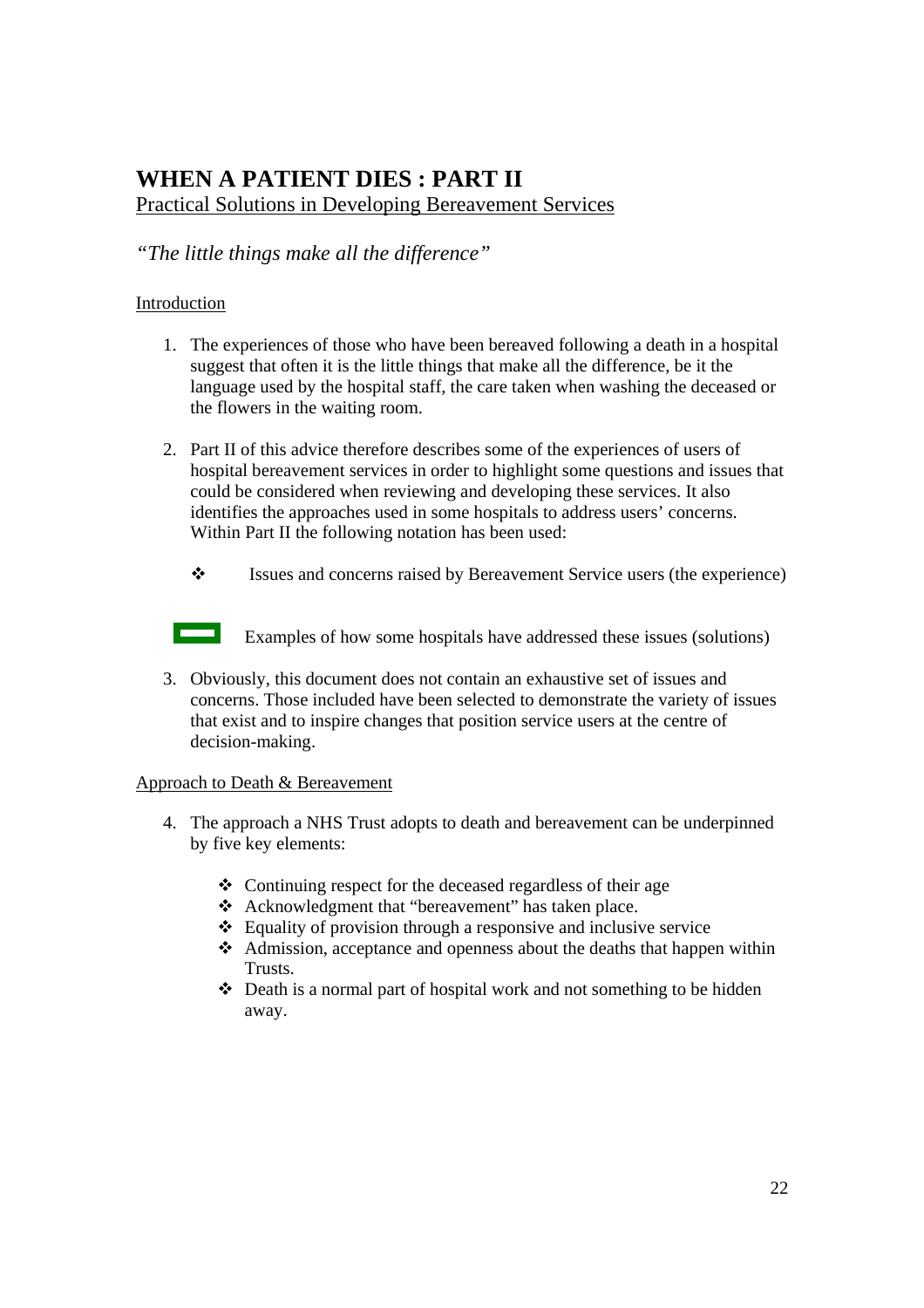- 5. There are a number of ways of achieving open, equal and respectful culture:
- $\Box$  Openly using the term "bereavement" around the Trust
- $\Box$  Talking about death as a natural event rather than in terms of the failure of medical treatment
- $\Box$  The development and implementation of care pathways for death and bereavement
- $\Box$  The inclusion of death and bereavement issues in all care pathways implemented within the Trust
- $\Box$  Hospital and Trust wide death and bereavement policies
- $\Box$  Inclusion of bereavement issues and practice within all tendering documents and contracts with external services
- □ Regular meetings of a cross Trust bereavement forum
- $\Box$  Bereavement coordinating groups between hospitals within the same Trust to liase, coordinate and maintain consistency of Bereavement Services
	- 6. Key to this is the acknowledgement of death and bereavement within all levels of hospital management and active consideration of how death and bereavement issues can be addressed as part of every decision made. Trusts may also wish to ensure that services are:
		- Organised according to the needs of users rather than a routine made to fit around the organisation and other functions of the Trust.
		- Implemented by skilful specialist staff with sufficient time, resources, organisational structures and support processes to enable them to fulfil their roles.
- $\Box$  Named individuals with responsibility for death and bereavement issues at executive level and within each management tier
- $\Box$  Employing Bereavement Coordinator(s) to act as champions for the service across the hospital.
- $\Box$  Identifying needs through a service user group
- Supply of sufficient and regular initial and in service training for ALL staff and volunteers on communication with people who have been bereaved

#### What is a Hospital Bereavement Service For?

7. The vast majority of people who have been bereaved neither seek nor need focused professional help or counselling in connection with their bereavement. Their families and social networks within the community often offer all the informal help they need, in circumstances commonly accepted as the "best place to grieve". The Bereavement Services within a hospital are most likely to be involved in the immediate period following a death. At this time practical help and informal support can be of most value.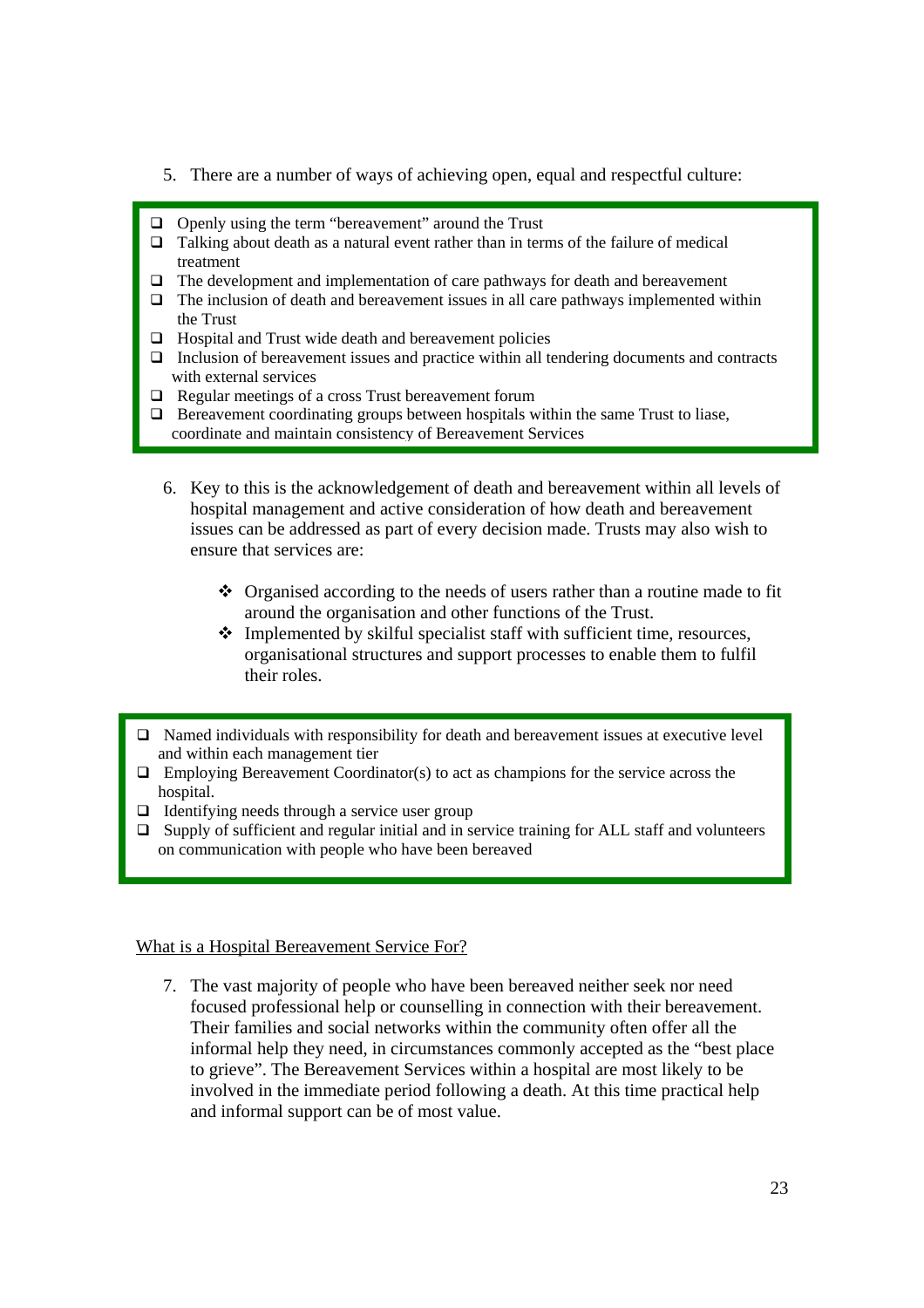- 8. Hospitals are usually not the only providers of bereavement support in their area. Local statutory or voluntary agencies and specialist counselling services within the community may be better placed to carry out long-term support for those who have been bereaved. In each area the availability, accessibility, quality and type of services will differ according to local circumstances. Trusts or individual hospitals may wish to contribute to filling any gaps in local service provision. However, Trusts may wish to carefully consider how appropriate it is for them to offer formal long-term support or counselling services themselves and their capacity to do so by :
- 1. Audit of bereavement support and counselling services supplied by statutory, voluntary and community groups available locally
	- $\Box$  Assessment of local service provision, quality and accessibility and the identification of gaps in services within the local community
	- $\Box$  Provision of bereavement support services not available elsewhere locally
	- $\Box$  Joint funding of additional local community services either directly or through the supply of resources "in kind" such as accommodation.
- 9. In some circumstances, continuing emotional support from valued and trusted professionals who were involved in the care or treatment of the deceased in the period immediately prior to the death, can be beneficial for people who have been bereaved. This tends to be in circumstances where the manner of death is known to significantly affect the extent and nature of the bereavement process experienced, for example:
	- the speed of death e.g. sudden and unexpected as in A&E
	- the predictability of death e.g. long term illness such as cancer
	- the role of others in a death e.g. accident, violence, clinical treatment
	- age at death and lost years of potential life e.g. death of a baby
- 10. In these circumstances continued involvement by hospital staff is often appropriate and many hospitals have specialist staff to offer bereavement services for these special circumstances. Specialist staff could be :
	- Specialist Bereavement Nurses in A&E and named bereavement lead nurses in each A&E team
	- $\Box$  Specialist Bereavement Midwives and Bereavement Co-ordinators within Midwifery, Obstetrics and Gynaecology
	- $\Box$  Specialist Bereavement Nurses within Pathology
	- $\Box$  Preparation for death specialists within Oncology and other tertiary care areas
	- $\Box$  Bereavement Co-ordinators within Children's wards and Paediatric & Intensive Care Units
	- $\Box$  Preparation for death and bereavement lead nurses within Intensive Care **Units**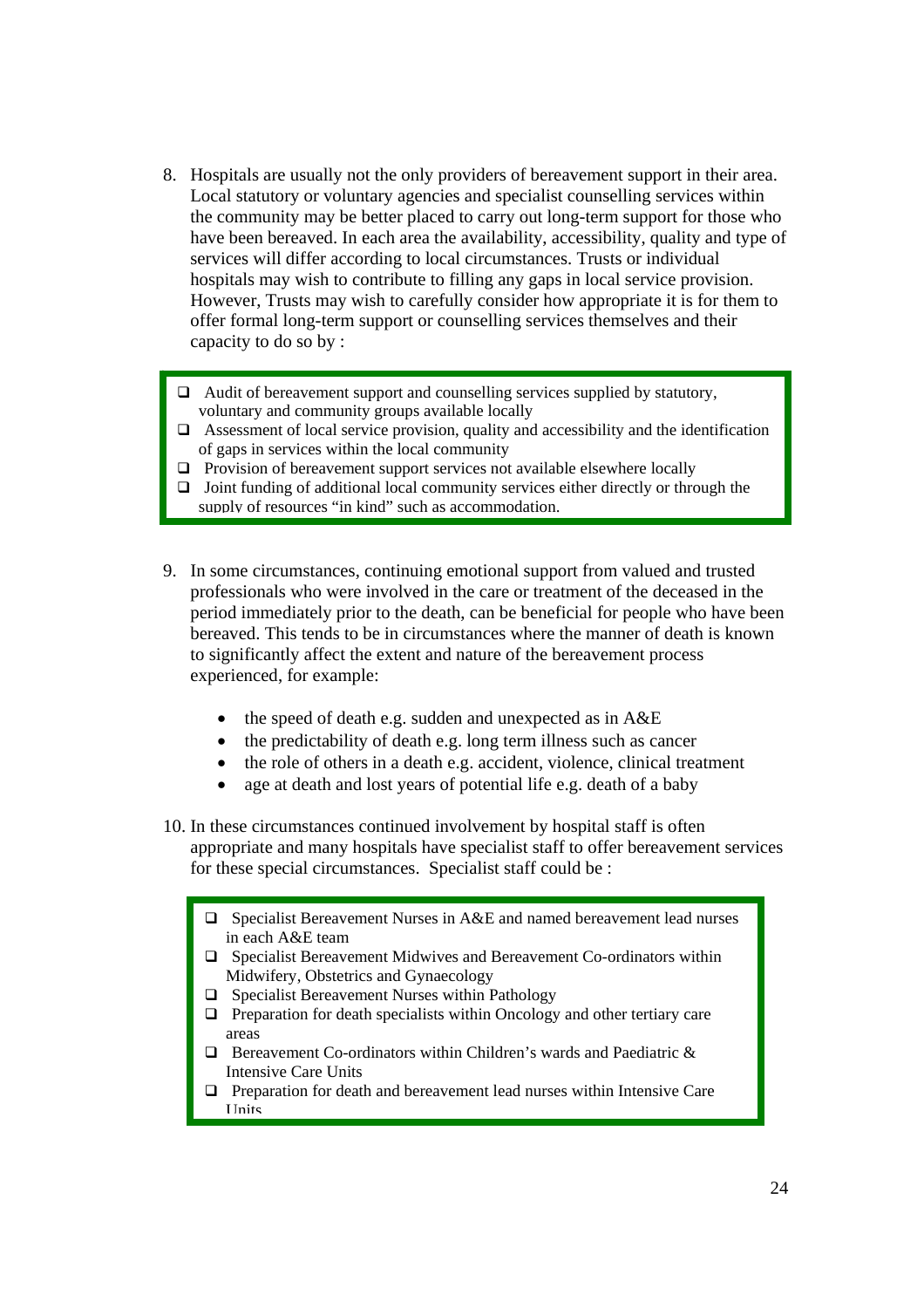- 11. People die in hospitals at any time of day or night and on any day of the year. Often bereavement offices/officers have limited availability and Trusts may wish to consider flexible working practices to ensure an equitable service for all their users. In doing this particular attention should be paid to the wishes of user groups, the temporal pattern of deaths within their hospital, the presence of cultural and religious groups within the area served and the accessibility of next of kin by phone during the working day.
	- I had to wait all weekend as they did not open again until Monday morning
	- $\cdot \cdot$  I found out she had died that morning when I got back from work. There was a message on my answer phone. But I couldn't find out what I should do - the office was closed by then

#### Being there when someone dies in hospital

- 12. For those patients whose death is anticipated, due to their age or medical condition, being able to get things in order and make preparations for their passing can help. If relatives and friends are aware of these discussions and if the patient agrees, any decisions made, before death they will have time to develop a greater understanding and acceptance of the wishes of the deceased. This is possibly most important in relation to "do not resuscitate" decisions.
	- $\Box$  Development of a "Preparation to die" policy for the terminally ill
	- $\Box$  Policy and procedures in relation to "do not resuscitate" decisions
- 13. Being present at the death of a loved one and being able to stay and say goodbye can be a significant help for many people in coming to terms with their loss.
	- $\triangle$  They wouldn't let us be there over night I just wanted to let her know I cared, to hold her hand.
	- $\triangleleft$  Only two people could stay with her how could we choose which of her children could stay and which had to go?
	- $\triangle$  They made me leave the room, I didn't know what was happening
	- $\Box$  No restrictions on the time people can visit and the length of time they can stay as death approaches
	- $\Box$  Flexibility about the number of visitors as death approaches
	- $\Box$  Policy and procedures relating to viewing of resuscitation attempts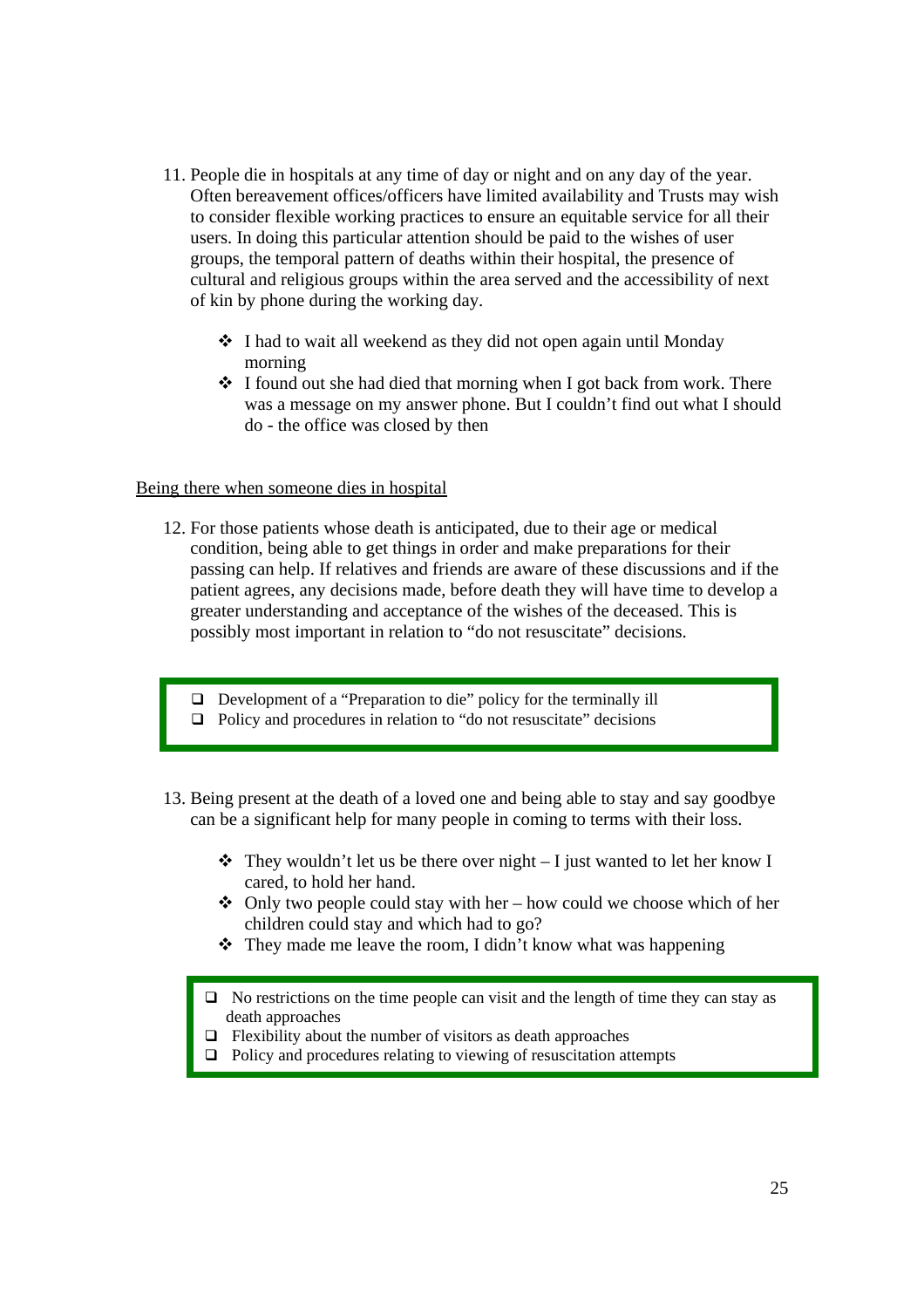- 14. The best intentions can be lost through inappropriate actions. In this context staff includes anyone who could be present around the time of a death - doctors, nurses, support and clerical staff, porters, cleaners, volunteers etc.
	- It was all so rushed. They just seemed to want to get rid of him as soon as possible so they could get someone else in the bed
	- $\hat{\mathbf{v}}$  They took him away but didn't tell me where he was going. They just left me behind.
	- $\Box$  Moving the patient to more private areas of the ward or a private room as death approaches
	- $\Box$  Moving the deceased to a special room after death to allow friends and relatives privacy whilst they said goodbye
	- $\Box$  Flexibility to allow adequate time for people to say goodbye
	- $\Box$  Policy and procedures concerning the identification, removal and transportation of the deceased within the hospital
	- $\Box$  Training for ALL staff and volunteers working in the hospital on communicating with the dying and those who have been bereaved
- 15. Dealing sensitively with bereavement relies on people doing and saying the right things at the right time. This is usually easier for staff working in areas where death is a frequent occurrence. However, all staff should know what to do if someone dies. They also need to know how to communicate with people who have been bereaved and have the opportunity to regularly practise these skills. All staff and volunteers should be aware of, and be able to respond to, the variety of different reactions and expectations of those involved, especially those relating to the requirements of different religions and belief systems.
	- $\Box$  Written protocols for dealing with a death for every ward and department
	- $\Box$  All staff receiving induction and regular follow-up training on death protocols and communicating with people who have been bereaved
	- $\Box$  Death and bereavement checklists for staff in each ward and department and any additional resources and materials required to deal with a death
	- $\Box$  Death and bereavement issues a key element of all shift hand-over briefings
	- $\Box$  Team briefings for all ward staff when a death is anticipated
	- $\Box$  A lead person on death and bereavement in every team or shift
	- $\Box$  Inclusion of death and bereavement within briefings for new, temporary and agency staff before they start work
	- $\Box$  Documentation of how to deal with death and bereavement for different religious and cultural groups drawn up in agreement with local communities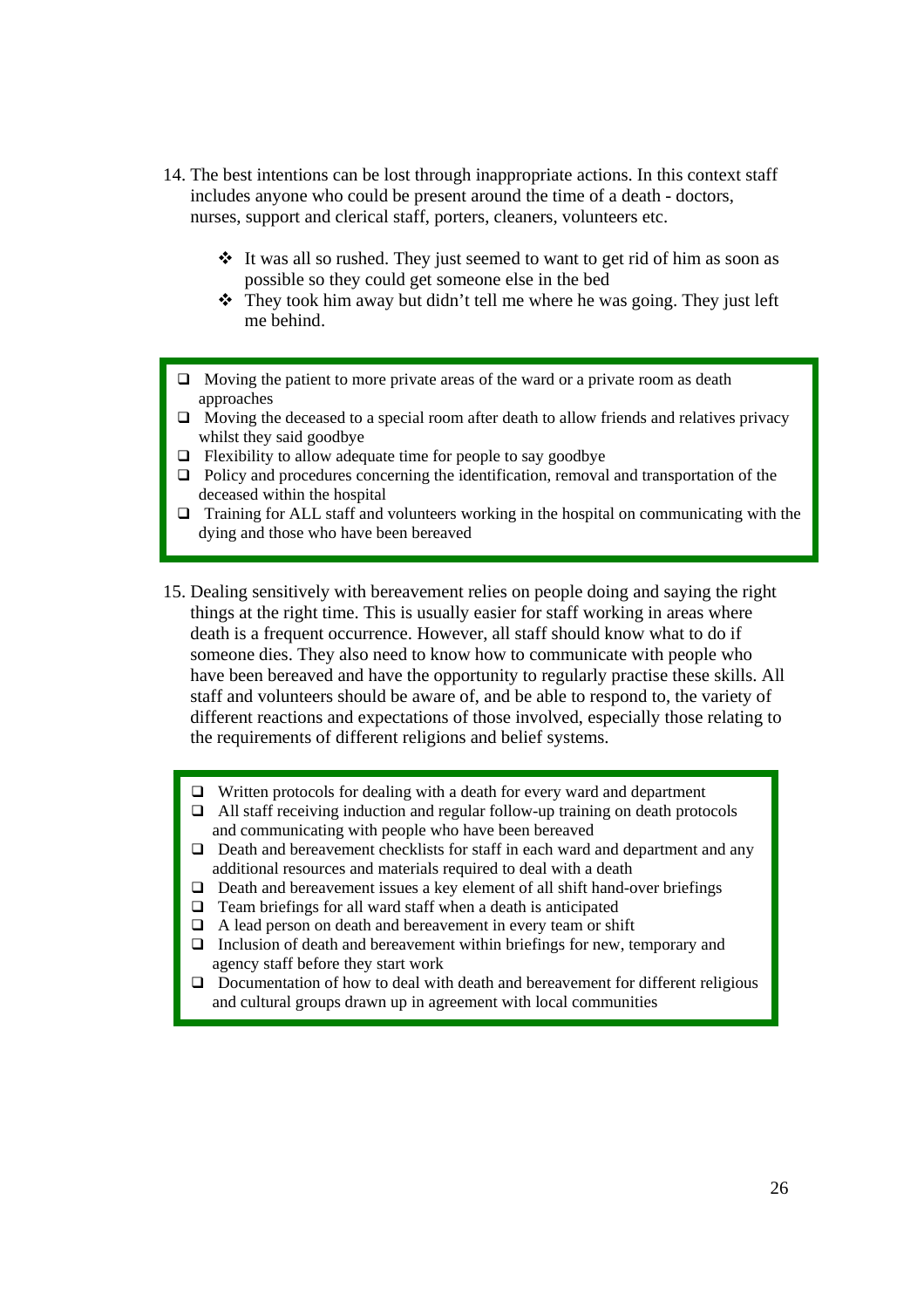- 16. All hospitals should have protocols relating to the removal of the deceased from the ward or department. These will include certain actions carried out for medical, legal and health and safety reasons. These protocols should reflect and accommodate the needs and religious beliefs of the deceased and those who have been bereaved, rather than just serve the demands of the mortuary or local Funeral Directors. It is important that those relatives and friends present understand why these actions are taken and wherever possible have the opportunity, if they wish, to help prepare the deceased for removal, for example by washing their face and combing their hair.
	- $\triangle$  They wouldn't take all that machinery away. I wanted him back as he was not with all the tubes connected.
	- $\triangle$  The nurse washed him I wanted to do it but didn't like to ask
	- $\cdot \cdot$  I wanted to take her ring away with me it was precious. They wouldn't let me take it off.
	- $\div$  She didn't have her teeth in. She never let anyone see her without her teeth
- Policy and procedures concerning removal of needles and catheters within wards and departments
- $\Box$  Policy on removal of pacemakers (Health Circular HN(83)6, Ownership of Implants and Removal of Cardiac Pacemakers after Death, March 1983)
- $\Box$  Policy on the removal of jewellery and other valuables by those present
- $\Box$  Policy on replacing and transporting the dentures and spectacles of the bereaved during removal of the deceased from a ward or department

#### Informing the next of kin

- 17. The person present at the time of death may not be the next of kin. Given the wide variety of relationships and family structures that can exist it can be easy to make incorrect assumptions about the roles people have. It is important that the ward or department decides at the earliest moment possible who is the next of kin, who should be informed in event of a death and who has permission to take any property away, visit, sit with the deceased or make decisions for them.
	- I had just come to visit ……. They seemed to expect me to take over and do everything but I didn't feel it was my place.
- 18. If the next of kin is not present at the time of death, the hospital will have to inform them that the death has occurred. This is usually done over the phone, although staff in some very small hospitals embedded within their community will go out to personally inform the next of kin. In some cases of sudden death the police will inform the next of kin. Telling someone a relative or friend has died has to be done with care and sensitivity and wherever possible this should be carried out by an experienced individual, with a special set of skills and the time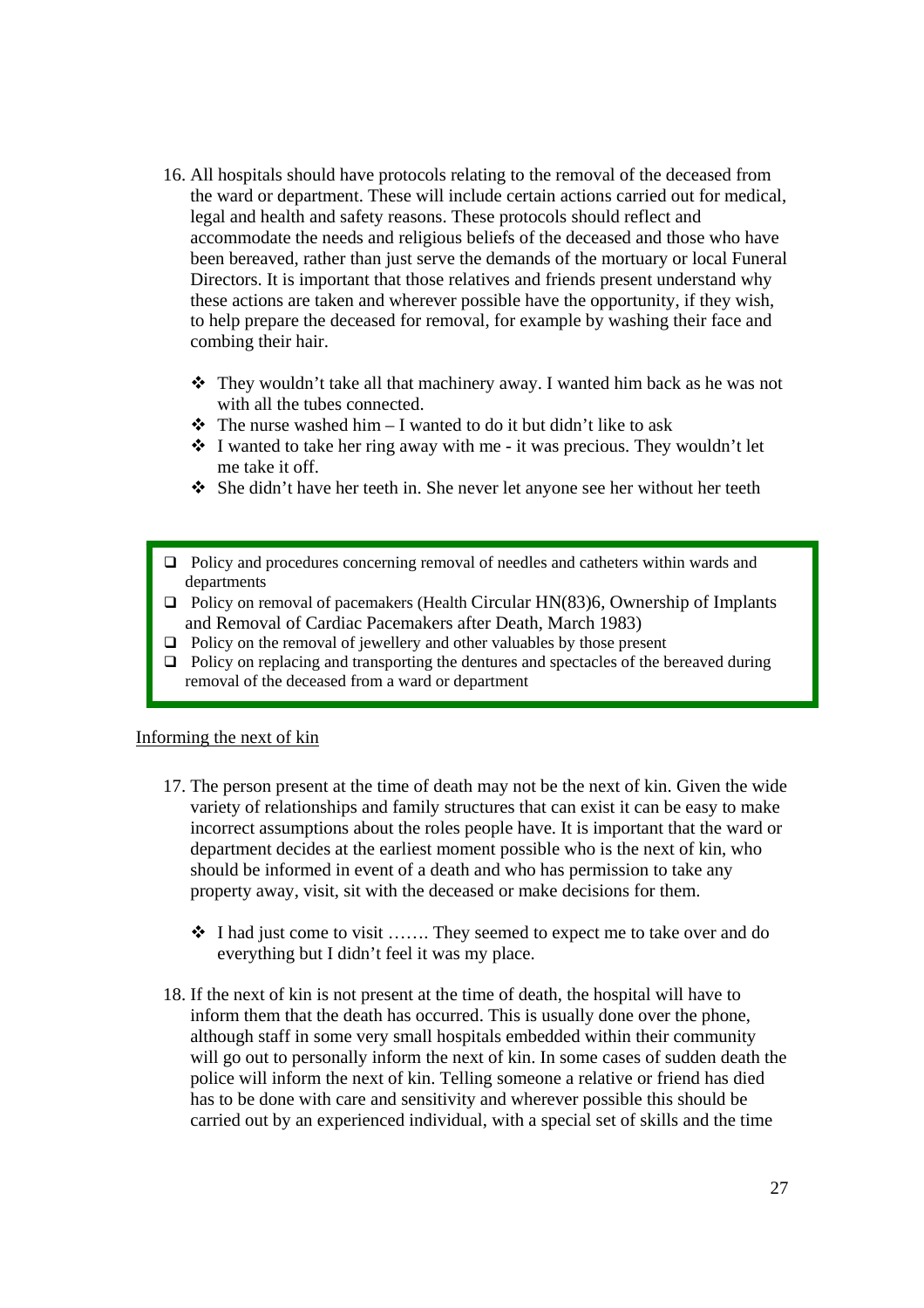to be involved in a supportive conversation if required – however long that might take. However, it is recognised that this is not always possible for a number of reasons.

- 19. Hospitals need to respond to the needs of the next of kin at the time they are informed of the death wherever possible. This can involve spending a long time on the phone, making arrangements for next of kin or others to come to the hospital and even contacting other people on their behalf.
	- $\cdot \cdot$  It was also so sudden, I could not believe it, I just wanted to go and see her even though it was gone 10 at night
	- $\div$  I was my own I didn't have anyone to help
	- It was Friday evening when he died but I had to wait until Monday morning before I could make an appointment to go and see him
- 20. Sometimes the hospital will not know who the next of kin is. In these circumstances the hospital should make every effort to identify and trace the next of kin in order to inform them of the death. This is not always easy. Hospital staff and volunteers do not have right of entry into the home of the deceased (even if they have the key). Nor do they have the right to go through the deceased's papers in order to identify a friend or relative who could help.
- $\Box$  Contacting neighbours who may have been given a key by the deceased or who may know the next of kin
- $\Box$  Setting up formal and informal networks with those who do have right of entry under certain circumstances such as the Police (Missing Persons Unit), Coroners Officers, Social Services, Environmental Health, RSPCA
- $\Box$  Contracting a private firm which specialises in identifying and tracing next of kin
- 21. When the next of kin is told about a death, they are also usually informed of the need to go to the hospital to collect the documentation they will require. The details of these arrangements can be lost in the emotion of the phone call but it is these details that make all the difference when they do visit the hospital.
	- She was ever so nice about it but after she told me he had died I didn't really take in anything else
	- $\div$  I knew I had made an appointment for the next day but I could not remember where or when and didn't know who to ask
	- $\triangleleft$  She said I had to come to the hospital so I went I didn't realise that she meant the next day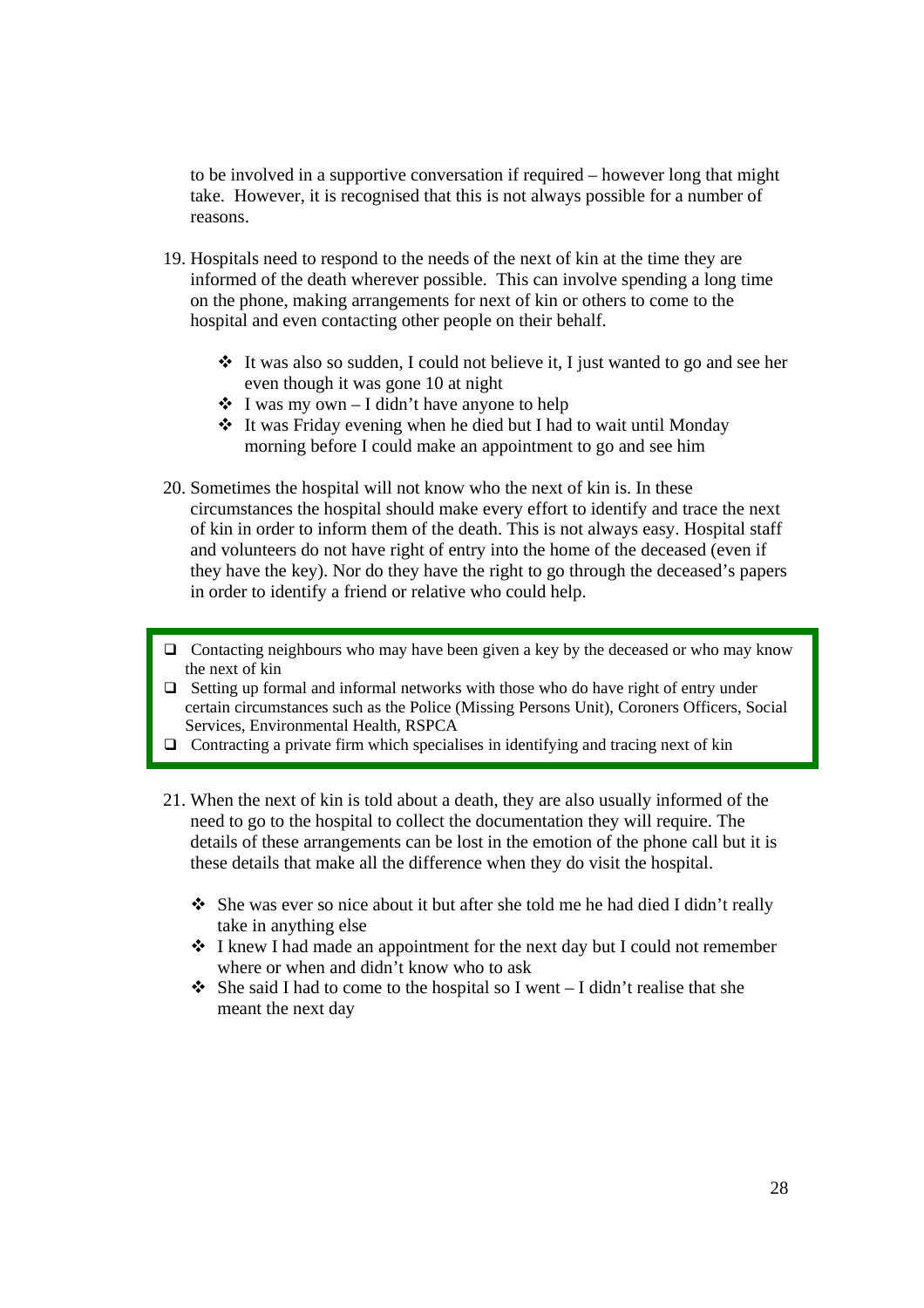#### Arriving at the hospital

- 22. Finding your way around a hospital can be difficult at the best of times, especially if it is large. For someone who has recently been bereaved, trying to find where they have to go can lead to a high level of frustration and emotion. A few small changes within a hospital can make all the difference. For example:
	- $\triangle$  The parking at the hospital is difficult and expensive.
	- $\triangle$  There is often no space available in the car park.
	- $\Box$  Dedicated parking spaces for Bereavement Services
	- $\Box$  Free parking spaces outside the Bereavement Services building (where one exists)
	- $\Box$  Parking spaces outside the Bereavement Services for older people and people with a gradient leads who are disabled
	- □ Reimbursement of parking costs for Bereavement Service users
	- $\Box$  Drop off lay-by outside the Bereavement Services building
		- $\cdot \cdot$  It is difficult to find out where to go. I was told over the phone but I couldn't remember and I didn't write it down.
	- All site maps include the location of the Bereavement Services
	- $\Box$  All site maps identify all the locations someone who has been bereaved may have to go to.
	- $\Box$  A leaflet available at all the main entrances to the hospital showing the route to the Bereavement Services
		- $\triangle$  The hospital was so big and the route so complicated I got lost
	- □ Locating Bereavement Services near a main entrance to the hospital or in a separate building
	- Labels, arrows or coloured wall and floor lines for the Bereavement Services from every main entrance into the hospital
	- Using the word 'bereavement' at all times rather than sending people to 'PALS', 'Patient Services' or asking them to follow labels for other services
		- $\cdot \cdot$  I asked someone where I should go and they didn't seem to even know there was a Bereavement Service.
		- $\triangleleft$  I found it distressing having to keep saying I was there because ......... had died.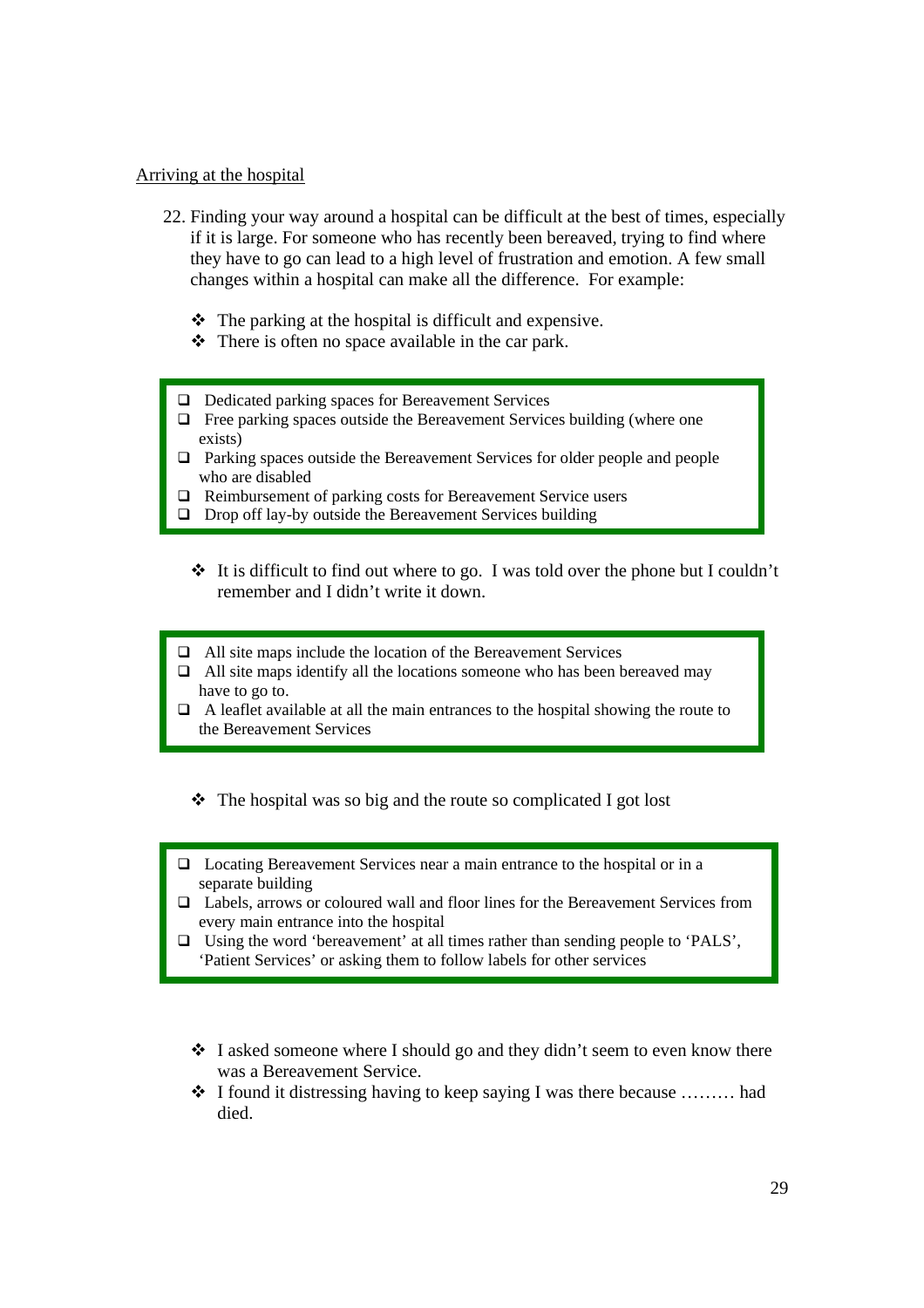- Acceptance that any member of staff, contractor or volunteer in the hospital could be asked for directions – porters, cleaners, nurses, those in shops
- $\Box$  Ensuring every new worker knows where to go as part of their induction
- $\Box$  Ensuring all information points/desks have the directions available
- Ensuring all agency and temporary staff are told about Bereavement Services as part of their introduction
- $\Box$  Ensuring every office, department and ward has the directions available
- Arrange for someone (often volunteers) to escort people to the Bereavement Services
- and communicating with those who have been bereaved  $\Box$  Including in training for all staff and volunteers an understanding of bereavement

#### Creating an Appropriate Environment

- 23. It is recognised that asking the next of kin to return to the ward or department where the death occurred can be very distressing. There are exceptions to this such as after a death in a ward or department where the next of kin has built up a good relationship with the medical and nursing staff eg. in Intensive Care Units and Paediatric Intensive Care Units or departments where there are specialist bereavement support or facilities available eg. from midwives for the death of a baby or A&E nurses for a sudden death. However, hospitals might consider maintaining a level of flexibility if they are to respond to individual needs and requests. This would require close liaison between all the locations where Bereavement Services may be offered within a hospital, ensuring optimum communication across the Trust and a greater use of computer based record keeping.
	- When it came to it I could not go back to the ward. I found the Bereavement Office but they didn't even know ……….. had died.
	- I wanted to go and see where he had died but they didn't seem to want me to.
- $\Box$  The Bereavement Service is informed immediately of all deaths in the hospital even if they will not be directly dealing with the next of kin
- $\Box$  The development of an automatic "across the hospital notification" of deaths system
- Close liaison between staff at all locations offering Bereavement Services with a hospital including regular meetings of hospital bereavement forums or groups
- 24. Many hospitals now have special accommodation away from the clinical areas of the hospital for Bereavement Services and it is to these locations that most next of kin will be directed. The location, accessibility, size and environment of the rooms used by Bereavement Services can have an impact on the quality of service users experience. For example: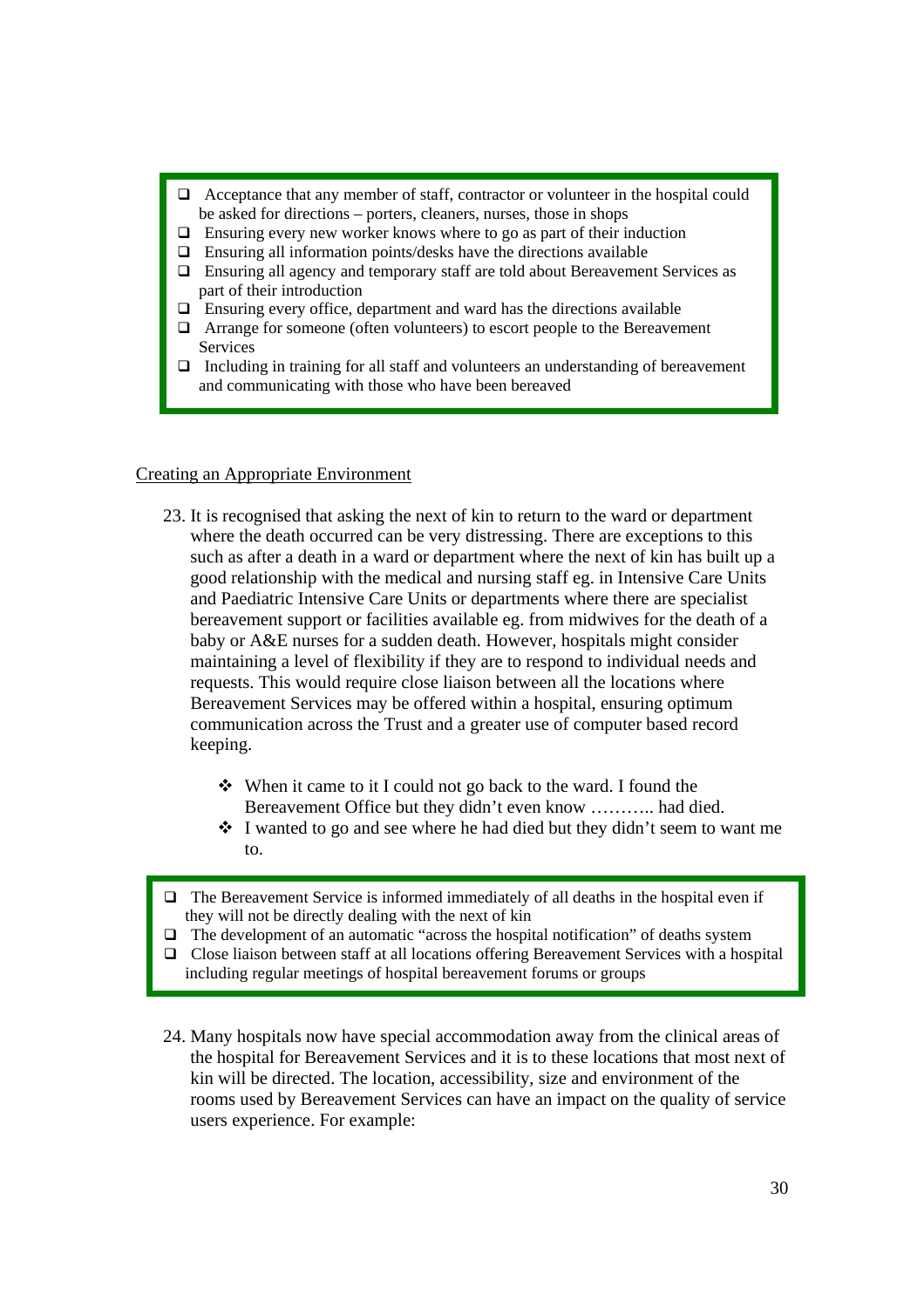- $\div$  I had to go down into the basement. It was dark and smelly and there was hardly anyone there
- $\cdot \cdot$  I had to go to some tatty old building round the back of the hospital
- $\cdot \cdot$  They had to come out and see me in the corridor because I couldn't get my wheelchair into the office
- Locating Bereavement Services in offices near one of the main entrances to the hospital
- $\Box$  Locating Bereavement Services in their own building on the edge of the hospital site
- $\Box$  Ensuring that the Bereavement Service offices are accessible to everyone
	- $\triangle$  Even when I got there I didn't know I had arrived there were three closed doors but none of them were labelled "Death" or "Bereavement"
	- $\triangle$  When I went in someone was arguing with a member of staff everyone else there seemed to be making complaints
	- $\div$  I went in and everyone looked up at me I didn't know what to do
	- $\Box$  Having a dedicated Bereavement Services office(s) rather than sharing accommodation with other services
	- $\Box$  Labelling the offices using the appropriate words
	- $\Box$  Identifying the reception point and procedure clearly for those who have arrived
		- $\cdot \cdot$  I waited in the corridor until it was my turn
		- $\cdot$  I sat waiting for my turn in a very noisy room with lots of people coming in and out and laughing
		- I seemed to wait for a long time and no one came to see me
- $\Box$  Ensuring that someone greets the next of kin as soon as possible and gives some indication of how long they will have to wait
- Provision of a dedicated Bereavement Services waiting room or area away from the bustle of the hospital
- $\Box$  Creating a waiting room environment that is peaceful, warm and looks different to the rest of the hospital
	- We met in a room, it was an ordinary office really, nothing special, people kept coming in and out and the phone kept ringing. It was like she wasn't a person anymore, just a file and bits of paper.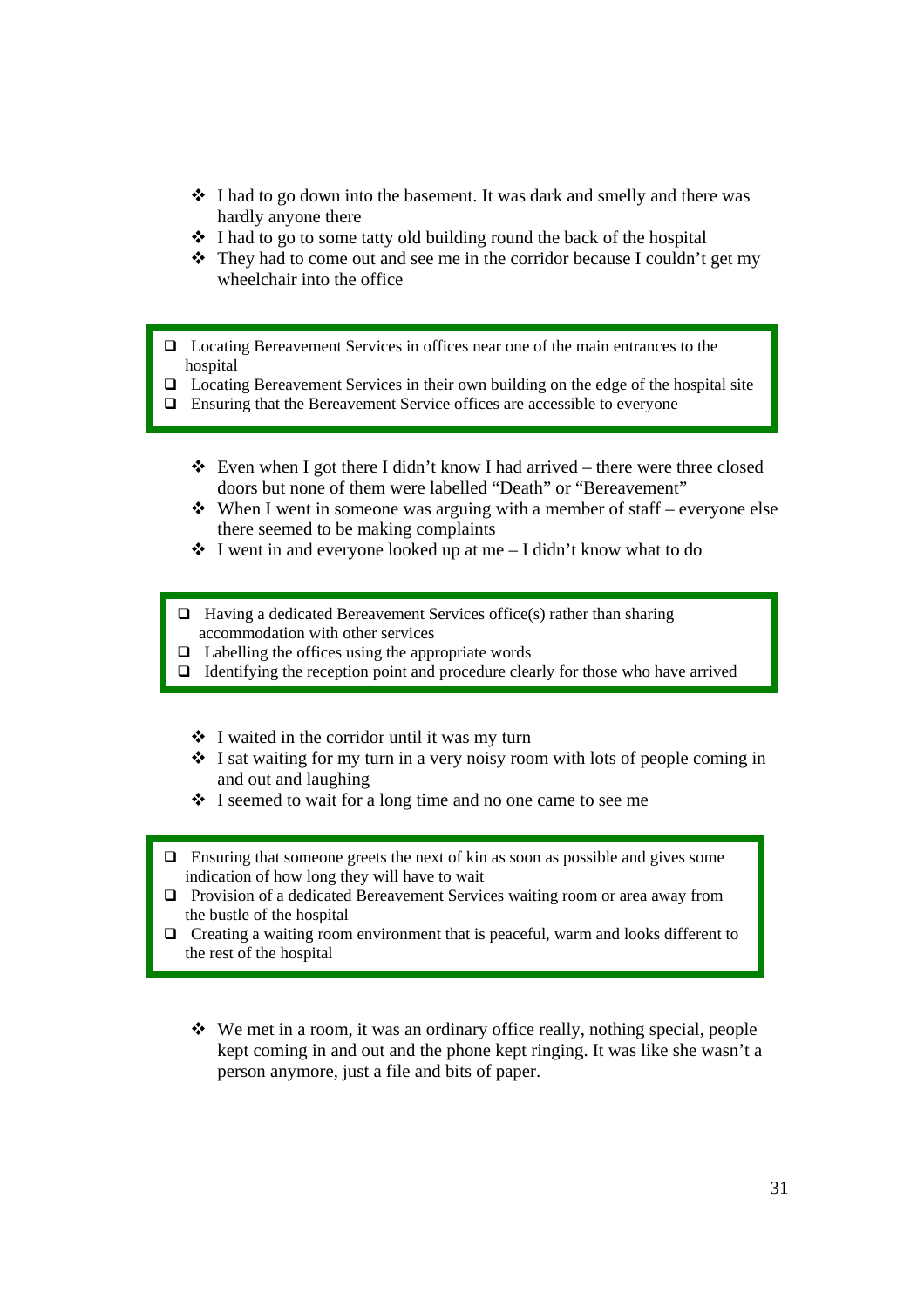- $\Box$  Providing a separate room to meet people who have been bereaved individually
- $\Box$  Provision of a room to discuss the deceased in private so that the next of kin can show emotion in whatever way they need
- $\Box$  Creating an environment in the meeting room that is comfortable, peaceful and warm and looks different to the rest of the hospital
- $\Box$  Closing the door to the room to create privacy and people knocking and ask permission to enter if they have been invited to attend or in an emergency
- $\Box$  No phone in the meeting room
- $\Box$  The flexibility and facilities to allow people to stay as long as they wish, ask as many questions as they wish and see who ever they wish
	- I got all flustered and I needed to go outside for some fresh air
	- $\cdot \cdot$  I needed some time to just sit the garden was so quite and peaceful, full of beautiful flowers
- $\Box$  Provision and maintenance of a garden of remembrance in the hospital grounds
- $\Box$  Provision and maintenance of a secluded outdoor area next to the Bereavement Office

#### Who will I see?

- 25. The attitude, knowledge and skill with which staff and volunteers interact with people who have been bereaved is pivotal to achieving a good quality service. This is especially so for those specialist bereavement staff who meet the next of kin in the hospital.
	- $\triangle$  She was just brilliant I hope the hospital appreciate how good she is
	- $\triangle$  I couldn't have got through that day without her help she just seemed to know exactly what to say
	- $\cdot \cdot$  I listened to the doctor talk about why he died but it didn't mean anything until the lady explained it to me
- 26. Specialist bereavement staff can offer support to each client in a proactive, responsive and empathetic manner even though they will often not have known the deceased nor met the next of kin before. The same level of professionalism should be afforded to all bereaved persons in a manner that is responsive to their personal and emotional needs and their religious and cultural status. During their meeting with the next of kin, specialist bereavement staff may offer information and advice; answer questions; make practical arrangements; arrange access to doctors or translate the words used by specialist clinical staff into everyday language without loss of accuracy or meaning; organise a viewing of the deceased and establish themselves as a key point of access within the hospital and or to other services available in the local community. In some hospitals they may be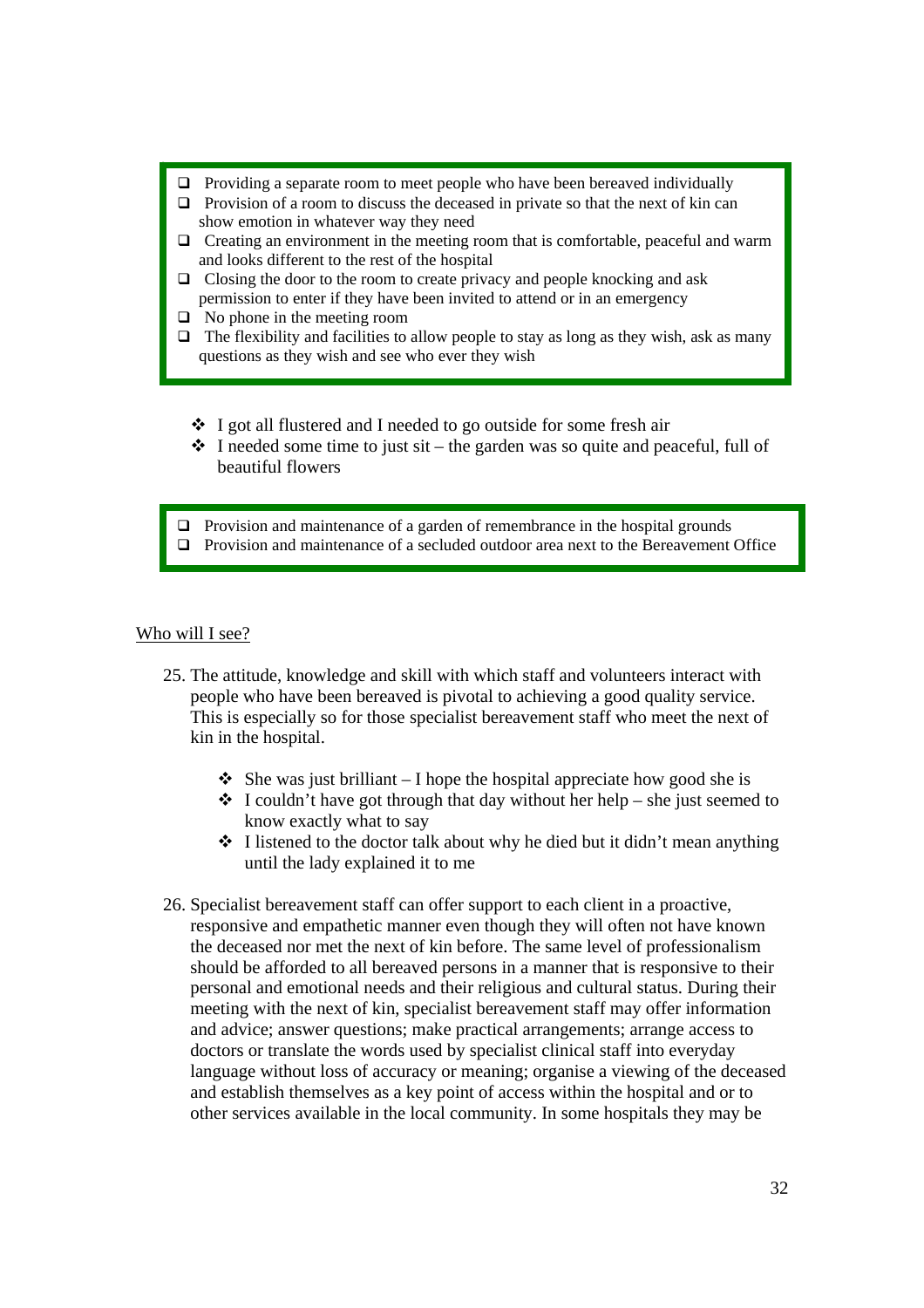involved in initiating discussions of other issues such as benefits, funeral arrangements and consent for hospital post mortems or donations. They may offer information about relevant local agencies such as registrars, bereavement support and counselling services and may even make appointments with those agencies. The emotional intensity of each meeting and the time taken to bring about a satisfactory conclusion will vary and often there may be a "queue" to manage sensitively.

- 27. Specialist bereavement staff can be advocates for the deceased and the next of kin in the face of often confusing professional jargon and apparent organisational rigidity. Yet, at the same time they are employed by the Trust and have responsibility to support, promote and represent the hospital in a positive way. They need to be able to interact with other staff at all levels from all disciplines in order to ensure that certain tasks are carried out swiftly and do not unnecessarily delay the process for the next of kin. An awareness of medical and legal issues will aid them in supporting and guiding some medical staff in completing necessary paperwork. Some bereavement staff are also involved in the development of resources and materials, drafting policies, procedures and pathways and training other hospital and community staff about death and bereavement communication and procedures.
- 28. Managing to achieve all this in a professional manner is not an easy job. It requires a specific type of knowledge and a high level of organisational, personal and communication skills and Trusts may wish to take this into account when recruiting staff.
- $\Box$  Grading key posts in bereavement services to reflect skill requirement
- $\Box$  Identification of key skills for Bereavement Officers for recruitment purposes
- $\Box$  Identification and funding of initial and in-service training for specialist bereavement staff to develop, maintain and enhance their knowledge and skills
- $\Box$  Offering specific formal and informal support mechanisms for staff involved in bereavement services

#### Documentation : What is needed?

29. Most hospitals have a written record of the procedures to be used following the death of a patient in order to complete a Fact of Death form (if used), the Cause of Death Certificate, a Cremation form (if needed), the documentation necessary to permit the release of the deceased from the hospital and to pass on the necessary documentation to the next of kin. Underpinning these procedures there will be a set of principles about what a good service involves including cultural and religious sensitivity and flexibility in order to enable equitable service provision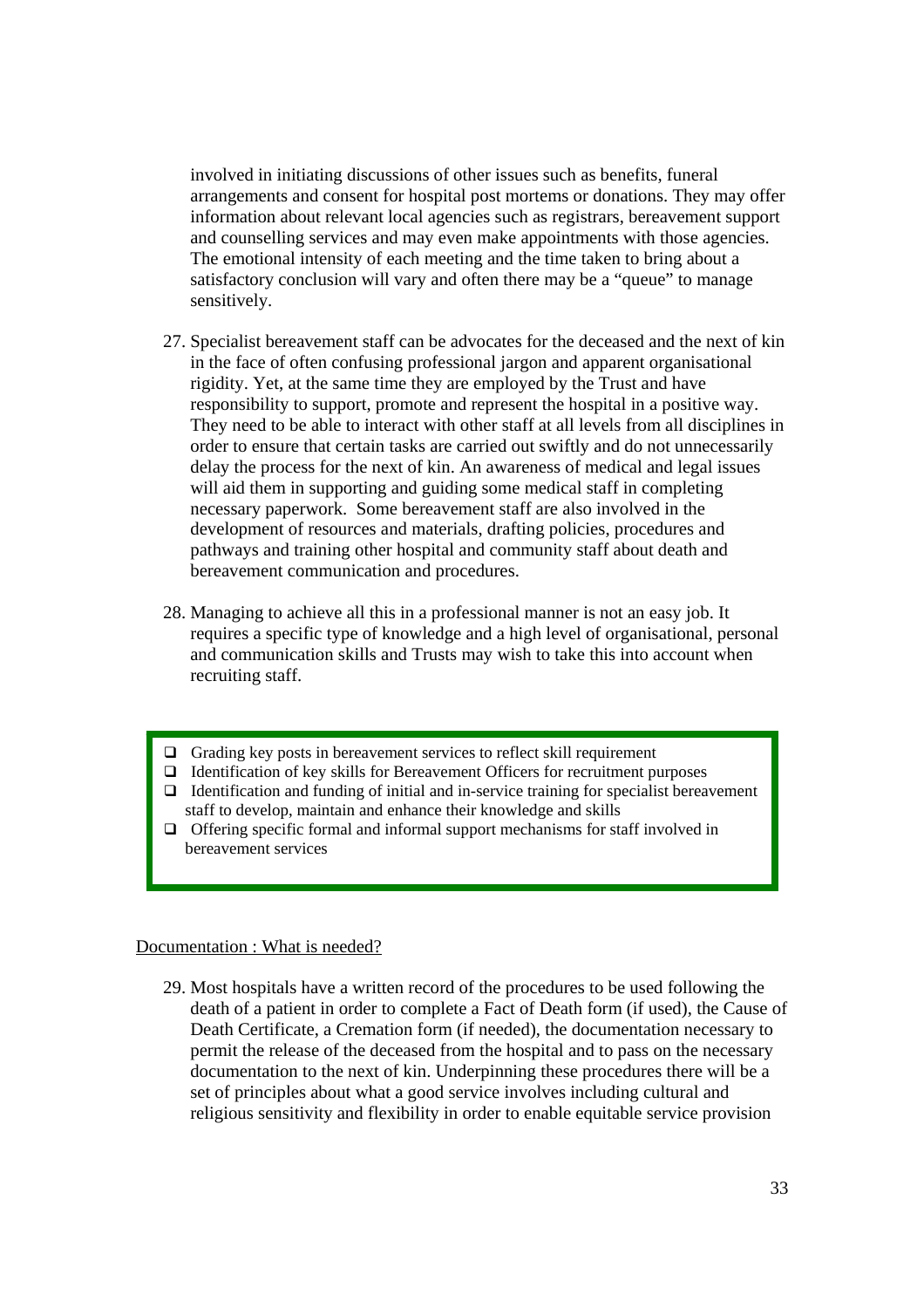for every client. These principles should be consistently applied across the hospital. However, their application will need to be adapted to the specific needs and circumstances of each ward, department and service within the hospital.

- 30. Hospitals usually offer the next of kin written information to take away with them. This acts as a reminder of what was said in the meeting, gives further information and support and offer contact details for local and community services. In some hospitals additional written information is given to some clients about specific causes of death, involvement in a coroner's case, financial support such as funeral benefits and specific advice for clients known to be most at risk such as young widows. This written information is of most use if it is presented succinctly, in an accessible form and contains details of and contact numbers for local rather than national agencies and services. As a result many hospitals produce their own booklets and leaflets.
- $\Box$  Production and regular updating of a hospital bereavement booklet
- $\Box$  Finding additional funding for the production and updating of a hospital bereavement booklet through advertising, voluntary donations and taking a percentage of the "Doctors Payments" collected by the Bereavement Office on behalf of the doctors.
- $\Box$  Carrying out an annual review of the content of the written material offered to ensure its continuing accuracy
- $\Box$  Putting contact details and other information likely to frequently change on supplementary sheets to ensure information accuracy
- Involving a users group to identify and ensure that the content and presentation of written information is appropriate for those who have recently been bereaved

#### The Deceased's Property

- 31. Whilst at the hospital the next of kin will also be given any property the deceased had in the hospital. This property will include the deceased's clothing, other items they had with them in the ward/department and any valuables on their body or kept securely by the hospital. The return of property can be a cause of complaint from the next of kin and may require sensitive handling by bereavement services staff. The care with which these possessions are treated by the hospital will be seen as a reflection of the level of respect and dignity with which the deceased is cared for.
- $\cdot \cdot$  I was given a plastic sack containing a dirty, screwed up, smelly heap of clothes, books and toiletries – that's not respect
- $\div$  I was given a (supermarket) plastic bag full of clothes, all screwed up and damp
- $\div$  They had thrown her books and stuff in the same bag as damp, dirty underwear and her wet flannel – it was all ruined
- They gave me her stuff in a black bin bag as though it was rubbish now she was dead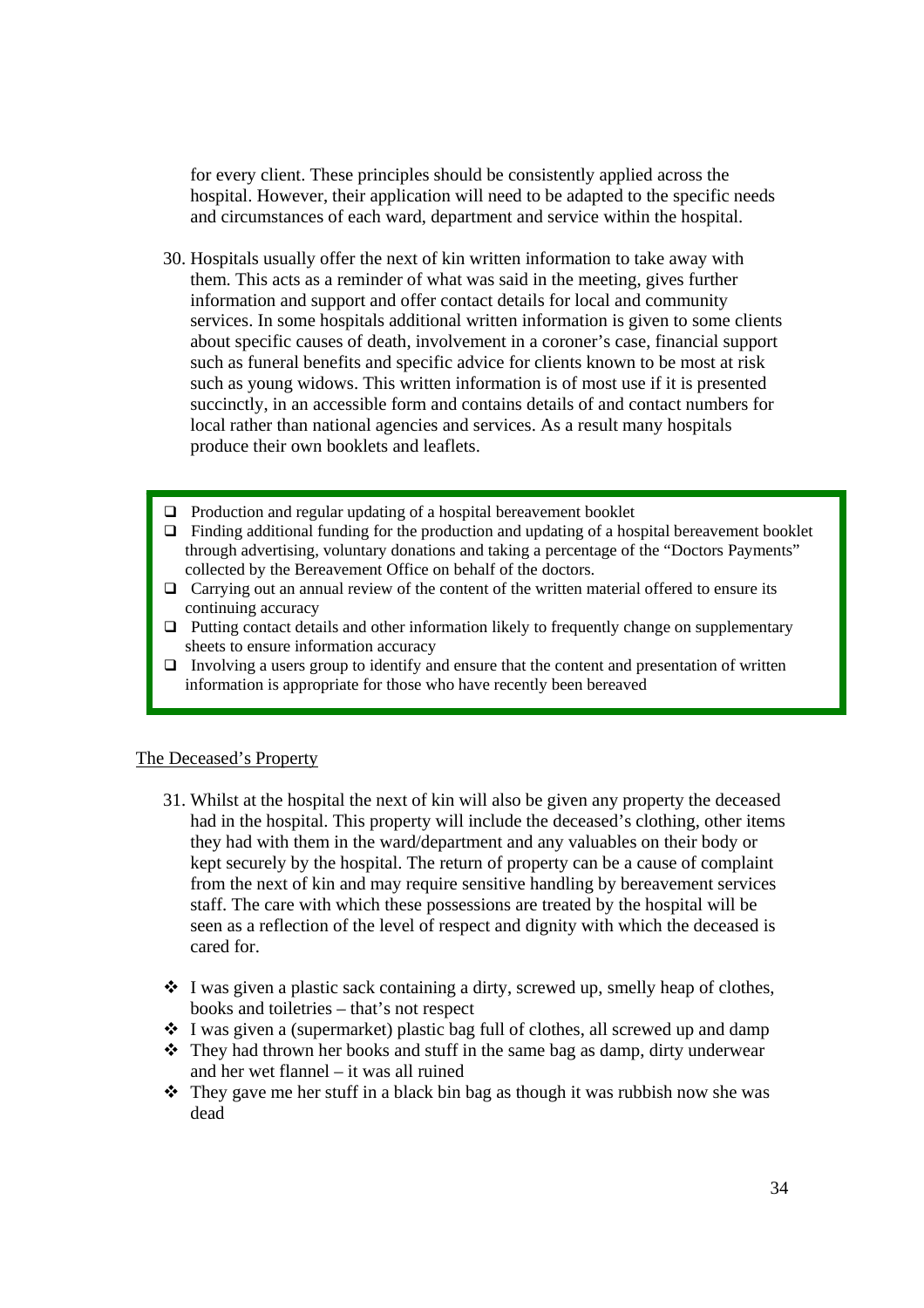- $\div$  I didn't want her nightdress, its no use to me, but they made me take it away. You would have thought that someone in the hospital could have used it
- $\cdot$  I had to go to three different places all across the hospital to pick up his bits and pieces – it was a nightmare, it took me nearly two hours to sort it out
- $\cdot$  I had to go back into the hospital the next week to get her jewellery because the safe wasn't open
- When I went in the bereavement office no one was there but I saw all her jewellery just lying on the desk – anyone could have taken it
- ◆ His wallet was just in the drawer. It made me wonder how much money had been in it
- $\triangle$  Some things were missing they must have given some of her stuff to my brother without asking me but they didn't seem to know who it had gone to
- I know she was wearing her engagement ring when she went in but it wasn't amongst the stuff they gave back to me
- $\Box$  Washing and folding all clothing before it is returned
- $\Box$  Guidance to all ward staff about the care and presentation of the deceased's possessions
- $\Box$  Acquisition of special bags for the return of property
- $\Box$  The return of damp and dry possessions in different bags
- $\Box$  Policy of automatically disposing of soiled clothing rather than giving it to the next of kin
- $\Box$  Policy of accepting unwanted clothing and possessions from the next of kin, storing them for a period of time in case they change their minds and then passing them on or disposing of them as appropriate
- $\Box$  A safe in the Bereavement Office for the secure storage of valuables due to be returned that day
- $\Box$  Provision of sufficient, secure storage facilities within the Bereavement Office
- $\Box$  Detailed documentation of personal possessions (especially those potentially of financial or emotional value) within the medical records
- $\Box$  The use of terms to describe jewellery and watches that do not make assumptions about what they are made of e.g. white metal, yellow metal rather than silver or gold
- $\Box$  A procedure to enable the timely collection of all possessions into one place so they can all be returned to the next of kin together
- $\Box$  Policy that all rings will be removed by the mortuary staff or Funeral Director in case they have to be cut off
- Documenting in detail the return of possessions, including a description of each item and a note about their condition., to be signed by the person who receives them

#### What else should happen?

- 32. The next of kin will have to register the death with the Registrar of Deaths whose offices will be somewhere within the local area.
	- $\triangle$  I thought I would be able to do everything at once in the hospital
	- The Registrar's Office was miles away
	- $\cdot \cdot$  It was three days before I could get an appointment. I lived miles away and I had to take another day off work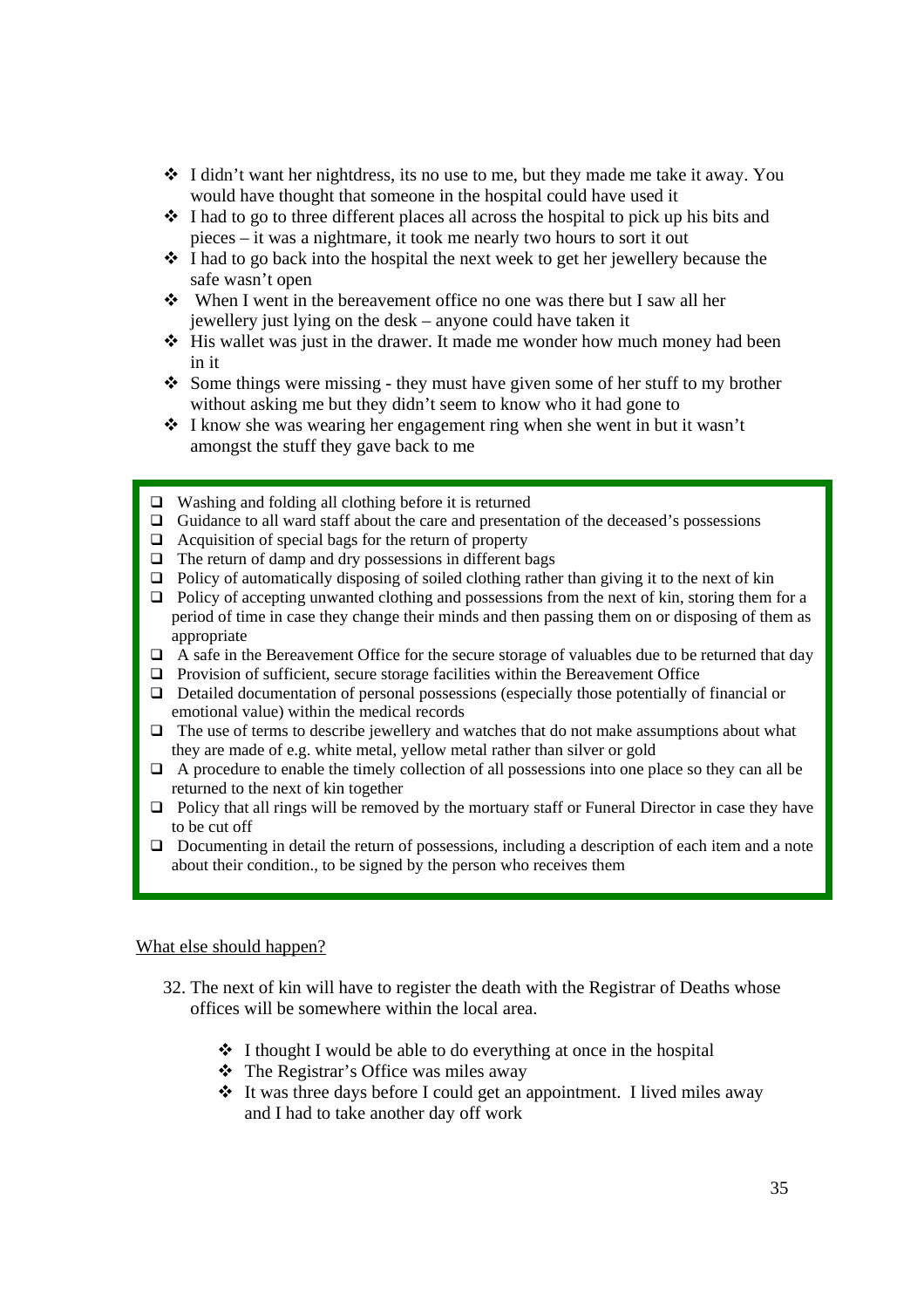- 33. With so many deaths occurring within hospitals a close link between the Hospital Bereavement Services and the Registrar of Death's office would be beneficial.
- $\Box$  Provision of a jointly organised service to cover evenings and weekends for those whose religious and cultural backgrounds require a quick burial
- Hospital Bereavement Officers making appointments with the Registrar of Deaths on behalf of the next of kin when they meet
- $\Box$  Registrar of Deaths going to the hospital to register a death for certain cases such as stillbirths or where the next of kin also a patient
- $\Box$  Locating a Registrar of Deaths within the hospital for all or part of their working week
	- 34. Although locating a Registrar of Death within the hospital site sounds attractive for the next of kin, hospitals need to consider the practicalities and implications of this arrangement carefully especially if it is only a part time arrangement. For example, their opening hours may not be appropriate for the visits to the hospital made by the next of kin, the next of kin may have to return to the hospital again to go to the Registrar, liasing appointment times may prove difficult and the next of kin may loose access to other support services offered by the Registrars Office or nearby by the local authority.
	- 35. Whilst at the hospital, or at a later time, the next of kin may wish to see the deceased and spend some time sitting with them. This is often organised by Specialist Bereavement staff, who often have a close working relationship with the mortuary staff (if there is a mortuary on site) or local Funeral Directors. Many hospitals have a special location where viewings can take place such as a Chapel of Rest and some hospitals also have special Bereavement Suites within key departments such as maternity and A&E. As with all Bereavement Services the success of this experience will depend upon its timely and seamless organisation, the location and environment of the facilities available, the skilful support of the hospital staff and volunteers and the level of respect and dignity given to the deceased. The organisation of this service should given priority to the needs of the users not the organisational arrangements and convenience of the hospital and its staff. For example limiting viewing opportunities to set times only may be convenient and pragmatic for the mortuary services but is not necessarily pastoral nor supportive of some people who have been bereaved.
		- $\triangle$  Being able to visit at weekends and in the evenings shouldn't just depend on the goodwill of staff, it should be a right
		- $\cdot \cdot$  I wanted to see her but it meant having to come back the next day and I couldn't face going back to the hospital again
		- $\triangleleft$  His ex turned up and they just let her in to see him, even though she had left him ten years ago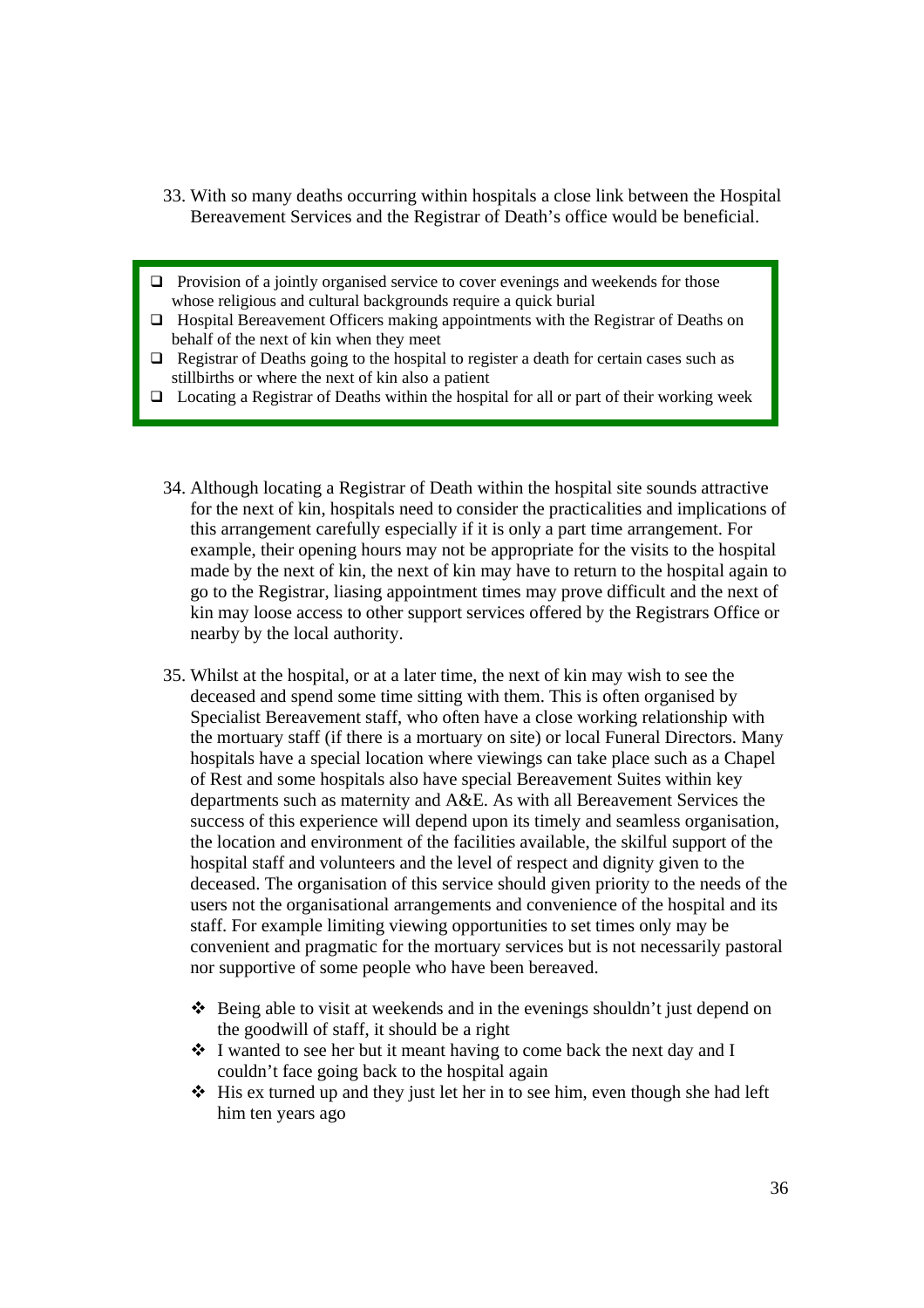- They just left me there. I didn't want to stay long but I didn't know what to do. I couldn't just leave her there on her own so I just sat and waited for ages for someone to come back
- $\div$  I couldn't see her because there was no one available to take her to the Chapel
- $\triangle$  They wouldn't let me touch him or be alone with him. I just wanted to give him a hug and say goodbye
- I wanted to see him but I had the kids with me. They wouldn't let them in and there was nowhere else for them to go
- I went to see her as arranged but she had already gone and the lady I talked to didn't know where she had been taken to
- $\mathbf{\hat{P}}$  The lady stayed with me and held my hand it was a great comfort not to be alone
- She looked so peaceful as though she was asleep in an ordinary bed
- $\Box$  Procedures and personnel in place during evenings and weekends to allow viewings to take place.
- $\Box$  Policy on who has the right to view the deceased including the criteria used and the legal basis for refusing a viewing.
- $\Box$  The facilities and procedures that take into account the variations in family structures, family disputes, the ages of those who have been bereaved and differing religious and cultural needs
- $\Box$  Ensuring that transportation of the deceased from the mortuary to the viewing area is included within porters job descriptions and contracts with external service suppliers
- Policy on children viewing the deceased and making available Specialist Bereavement Support for Children services and child care facilities
- $\Box$  Accompanying people who have been bereaved to the viewing area and staying with them or nearby for as long as is required in case needed
- $\Box$  Utilising volunteers and/or the Chaplains Service to support those who have been bereaved whilst they view the deceased
- $\Box$  Ensuring the room, facilities, environment and presentation of the deceased are in line with professionally accepted codes of practice
- Ensuring the conditions of viewing for special cases such as those involving the Coroner or infectious diseases are fully understood
- $\Box$  Developing a policy and procedures to identify who can remove the body and when which details under what circumstances the hospital has the right to refuse to let the body be removed such as if the transportation and storage arrangements are thought to be insecure under Health and Safety Regulations
	- 36. In many hospitals it is normal practice to write, often using a standard form, to the deceased's GP to inform the practice that their patient has died. The majority of the public and patients see the health service as a single entity rather than a group of organisational structures such as PCTs and hospital Trusts, each containing a range of vertically hierarchical departments. As a result they are liable to assume that if someone dies in hospital that all the services within the NHS will be told about it.